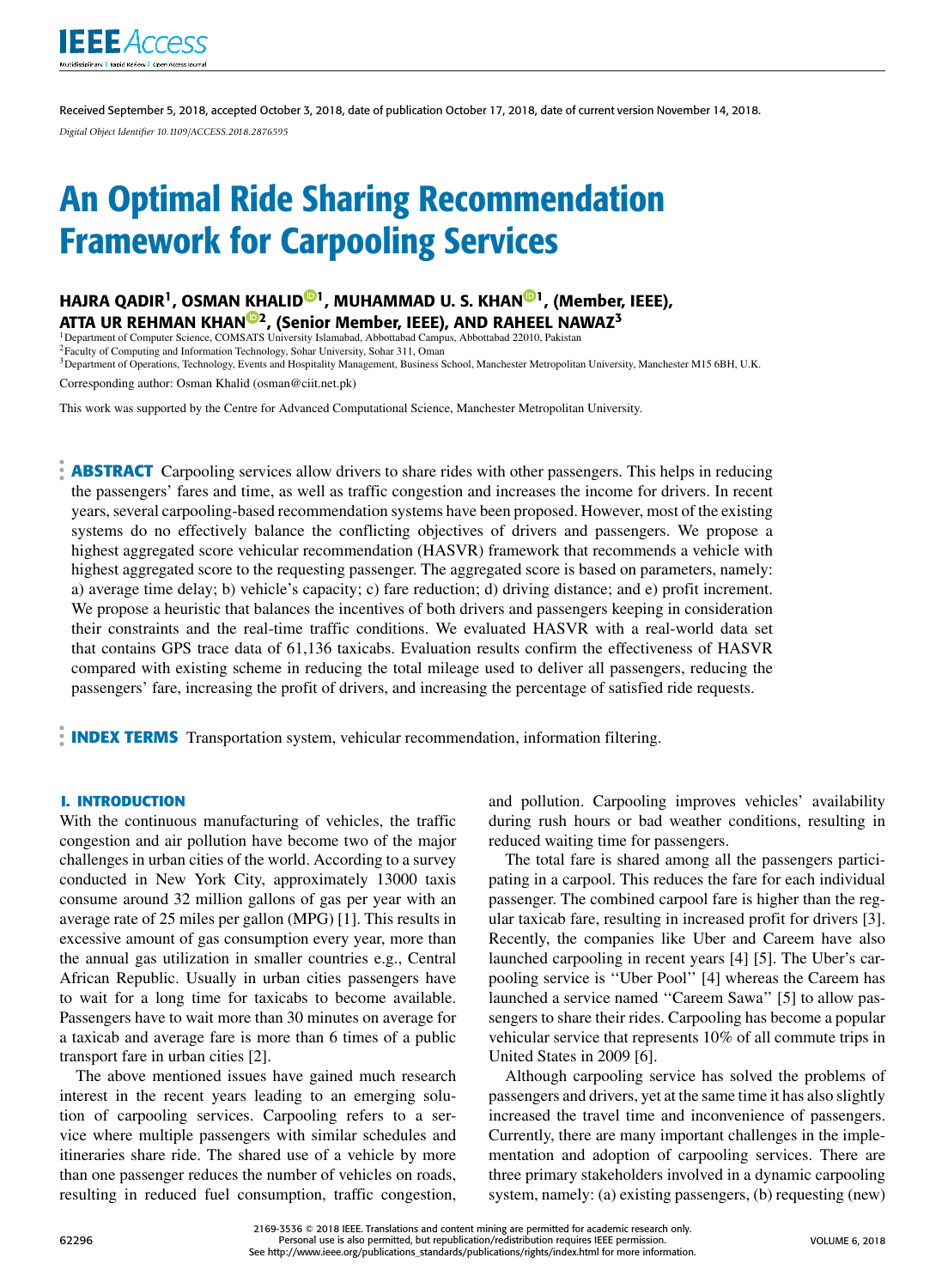passengers, and (c) drivers. Considering objectives of existing passengers while recommending a carpooling vehicle to a new passenger is an important issue that needs to be addressed by the existing carpooling services. Moreover, striking a balance between multiple incentives of all parties involved in carpooling while recommending a vehicle is a major challenge faced by most of the existing dynamic carpooling systems. This is because, the attempt to reduce the fare of passengers also decreases the profit of the drivers. Alternatively, if the objective is to increase profit of drivers, then passengers will have to pay more, as well as may get time penalty. The techniques to schedule the ride requests at real-time need to be improved in a way that can minimize the travel time of each individual passenger due to carpooling.

A significant amount of research work is being carried out to minimize the inconvenience of an individual passenger due to carpooling [7]. Call Cab [8] recommended taxicab on the basis of single passenger's objective; taxicab with minimum passenger's detour ratio without considering travel time and taxicab capacity constraints. Moreover, the aforementioned system did not consider the objectives of existing passengers. Real-time City-Scale Taxi Ridesharing [9] is able to handle real-time ride requests but it performs simple scheduling. The aforementioned system served each new ride request by dispatching a taxicab that satisfies it with minimum increase in taxi's scheduled travel distance. It did not consider Quality of Service (QoS) i.e., travel time and inconvenience of passengers in the chosen taxi while scheduling. Although the authors in [9] considered the objectives of existing passengers e.g., time and fare, yet at the time of selecting the taxi that can satisfy new ride request, the proposed algorithm selects the one with minimum increase in taxi's scheduled travel distance. Moreover, the system computed recommendations on the basis of driver's objective only. The monetary constraints proposed in [9] exhibit limitations in terms of fare reduction computation of existing and new passenger(s). The new passenger is compensated by a fixed amount in fare regardless of the increase in travel time. *coRide* [10] handled static ride requests in which both passengers and taxicabs are at the same pick up location. Although algorithms proposed by coRide [10] maintain balance between incentives of drivers and passengers, they are not able to handle dynamic (realtime) ride requests. Cloud-based public vehicle system [11] proposed multi-hop ridesharing system, in which a passenger can transfer between different vehicles and may be served by multiple vehicles. The algorithms proposed for the transfer problem in [11] calculate a transfer point for each ride request that can most reduce the traveling distance of vehicle. Thus, benefit of only drivers is taken into account while computing transfer points of passengers.

All of the above mentioned systems consider either the objectives of drivers or passengers while computing vehicle recommendations. To address the above mentioned challenges, we propose a dynamic and unified carpooling system that provides vehicle recommendations to real-time ride requests. The recommended vehicle in the proposed system can be occupied or vacant. We propose a heuristic based vehicle recommendation framework, *HASVR*, which considers multiple objectives of drivers and passengers rather than a single objective while generating vehicle recommendations. We summarize the contribution of this paper as follows:

- A recommendation frameworks is presented that combines multiple parameters of both drivers and passengers while computing recommendations. The parameters of passengers are (a) average time delay, (b) vehicle's capacity, and (c) fare reduction. The drivers' parameters are: (a) profit increment and (b) driving distance. The vehicle recommended by our proposed framework is an overall preferred vehicle that takes into account the objective of each party participating in dynamic carpooling i.e., existing passengers, new passenger, and driver.
- A heuristic based scheduling algorithm; variant of nearest neighbor *(NN)*algorithm [12] is used to schedule the ride requests.
- A policy is used to reduce fare of each passenger, whether existing or new. The fare of each passenger reduces in proportion to increase in travel distance. The extra charges to pick up a new passenger are included in the regular fare of new passenger to benefit drivers. Our recommendation framework improves the dynamic carpooling by maintaining balance among the incentives of all parties involved in carpooling.
- The experiments are conducted with real-world dataset from *T-Drive* trajectory data sample [13] and the results show effectiveness of *HASVR* as compared to vacant taxicab service.

The remainder of this paper is organized as follows. Section 2 reviews the related work The system architecture is described in Section 3. In Section 4, we present our proposed model for vehicle recommendation. Section 5 evaluates our system with a large-scale dataset. Finally, the conclusions and future work are reported in the last Section 6.

# **II. LITERATURE REVIEW**

The problem of providing taxicab recommendations has attracted the attention of many researchers over the last decades. Recommender systems in taxicab industry play a significant role in helping passengers and drivers in a variety of ways. Yuan *et al.* [14] determined fast driving directions that are learned from the historical (GPS) trajectories of taxis. The proposed approach provided a taxi's driver with fastest route to a given destination at a given travel start time. Zhang *et al.* [15] proposed a system for taxicab drivers that finds optimal routes to pick up passengers with an objective to reduce drivers' cruising miles. The aforementioned systems were proposed only for non-sharing taxicabs in which capacity of taxicabs is usually not fully utilized. In addition, these systems considered the objectives of only drivers while our system considers the perspectives of both passengers and drivers.

Zhang *et al.* [16] introduced a novel parameter called detour ratio, which is defined as the ratio of a passenger's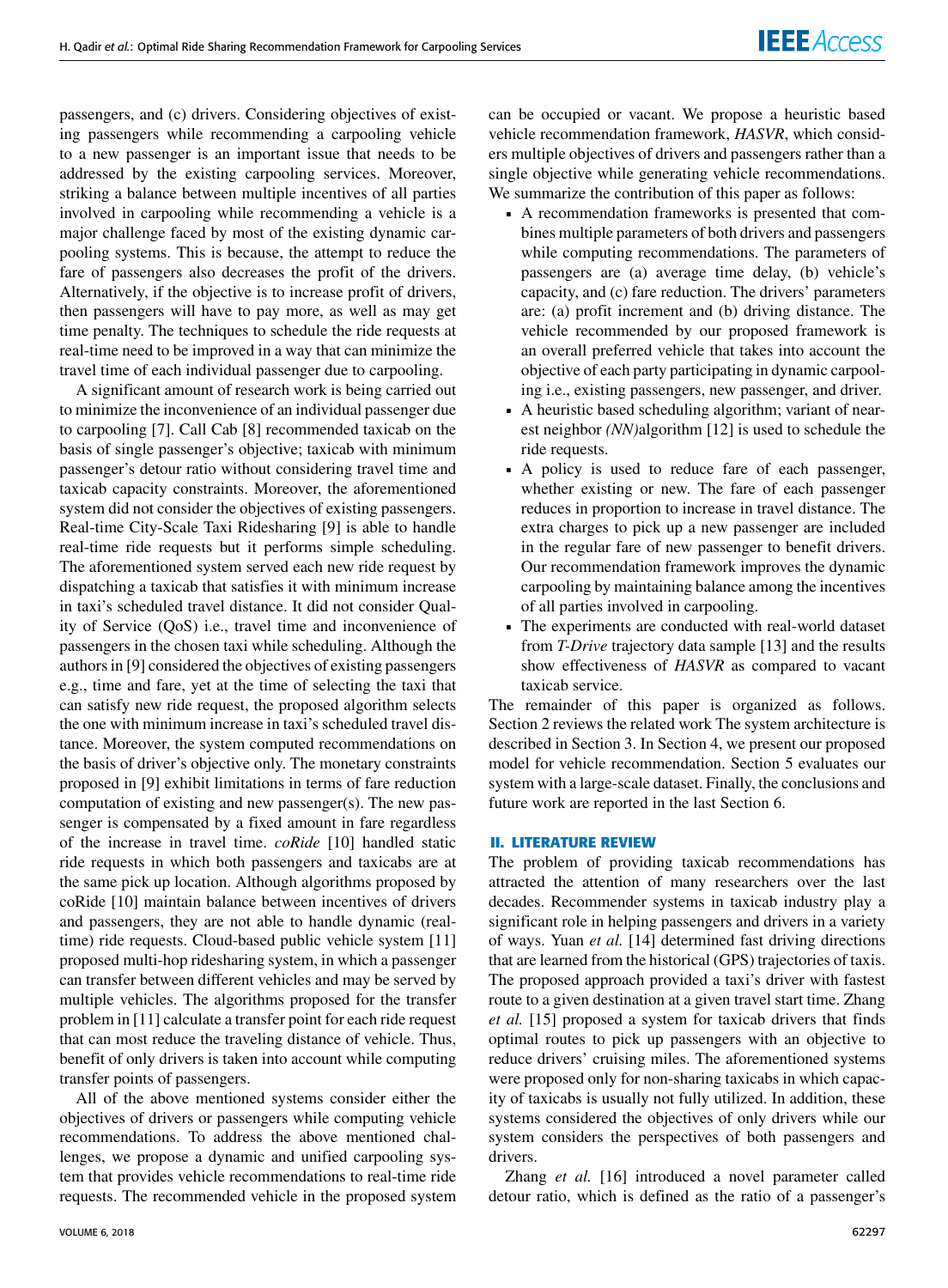detour distance (extra distance due to carpooling) and the distance of the passenger's direct route. The proposed system recommends either a vacant taxicab with zero detour ratio or an occupied taxicab with minimum detour ratio. Moreover, the detour ratio is calculated at real-time. Zhang *et al.* [8] extended the earlier work [16] by adding price mechanism. The proposed mechanism reduces fare of an individual passenger and increases profit of drivers at the same time. However, the proposed pricing model did not compensate the travel time delay of a passenger in the form of fare reduction. Orey *et al.* [17] proposed a distributed and dynamic taxi-sharing algorithm enhanced by wireless communications and distributed computing capabilities to perform coordination between customers' requests.

Setzke *et al.* [18] proposed and evaluated a dynamic ridesharing matching algorithm for crowd sourced delivery platforms that assigns items to potential drivers. The aforementioned algorithm automates and optimizes the assignment of transportation requests to drivers by matching them on the basis of transportation routes and time constraints. Cao *et al.* [19] proposed an efficient and scalable ridesharing service that allows riders to provide the maximum price they can pay for the service and the maximum time they can pay before being picked up. The aforementioned technique employs a cost model that estimates the cost of the ride sharing service for each driver. The proposed technique identifies those drivers that can satisfy the rider request within its cost limits and temporal constraints on the basis of cost model.

Agatz *et al.* [20] proposed a dynamic carpooling technique that considers matching drivers and riders on a short notice. The paper proposed optimization-based approaches with an objective to minimize the total system- wide vehicle miles incurred by system users, and their individual travel costs.

Ma *et al.* [3] proposed a system that takes real-time ride requests as an input and generates ridesharing schedules. These schedules reduce total travel distance of taxis. Ma *et al.* [9] extended the earlier work [3]. The proposed ridesharing system [9] introduced the mechanism of taking the agreement of existing passengers before generating a ridesharing schedule. The aforementioned technique added monetary constraints in the scheduling algorithm. However, the scheduling algorithm in the aforementioned systems do not consider the increase in travel time of existing passengers while scheduling a new ride request.

Zhu *et al.* [11] proposed a cloud-based public vehicle system where passengers can transfer among public vehicles according to the scheduling decisions made using cloud computing. The aim of aforementioned approach is to reduce the travel distance of all public vehicles with service assurance for passengers e.g., transfer time and detour ratio. Although the proposed approach improves the ride availability but lacks pricing mechanism i.e., how to charge passengers when they are transferred among vehicles. Zhang *et al*. [10] calculated cost-efficient carpool routes for taxicab drivers in response to delivery requests of passengers. This reduces the total mileage of taxicabs. The proposed approach provides the concept of delivery graph, which indicates the schedule of a carpool route to deliver passengers. The pricing model compensates increase in travel time in the form of fare reduction for the individual passenger. However, the proposed algorithm [10] can only handle the static ride requests in which both passengers and taxicabs are present at the same pickup location. Moreover, the proposed technique is not able to handle the new requests (requests that arrive 0.25 or 1 hour before the delivery start time) efficiently.

Moreover, the carpooling services [8], [9] consider either the objectives of passengers or drivers while finding an optimal vehicle to serve the requesting passenger. In addition, these carpooling systems do not consider the objectives of existing passengers while computing vehicle recommendations.

Huang [21] proposed a branch and bound algorithm, a mixed-integer-programing algorithm, and an optimized kinetic tree algorithm to dynamically match real-time ride requests to servers vehicles) in a road network to allow ridesharing. The goal of before mentioned approach is to schedule requests in real-time and minimize the servers' travel times i.e., objective of only drivers is considered.

Asghari *et al.* [22] proposed a fair pricing model with an objective to satisfy both the constraints of drivers and riders simultaneously. The aforementioned model is an auctionbased framework where each driver automatically bids on every nearby request by considering a number of parameters such as both the driver's and the riders' profiles, their destinations, the pricing model, and the current number of riders in the vehicle. The server determines the driver that generates highest profit and assigns the rider to that driver. However, the proposed model considers only objectives of only drivers and platform owner while assigning the request to a driver.

To address these limitation, our proposed heuristics based recommendation framework, *HASVR,*presents a solution for maintaining a balance among the objectives of all the parties involved in carpooling systems while finding an optimal vehicle to serve the new request.

#### **III. SYSTEM ARCHITECTURE**

As shown in Fig. 1, we consider a city road network map and divide it into two components: (a) the pick and drop locations of passengers and (b) the routes among those locations. It is possible to have multiple routes between two locations. We estimate travel time and driving distance between any two locations using Google maps API [23]. The API computes distance and time between any two locations by also considering the distances of in-between road segments. Fig. 2 shows the major components of our proposed architecture.

The following are the major components of our proposed system architecture.

#### A. INPUT MODULE

The input module has two major components, namely ride requests and vehicles' current state.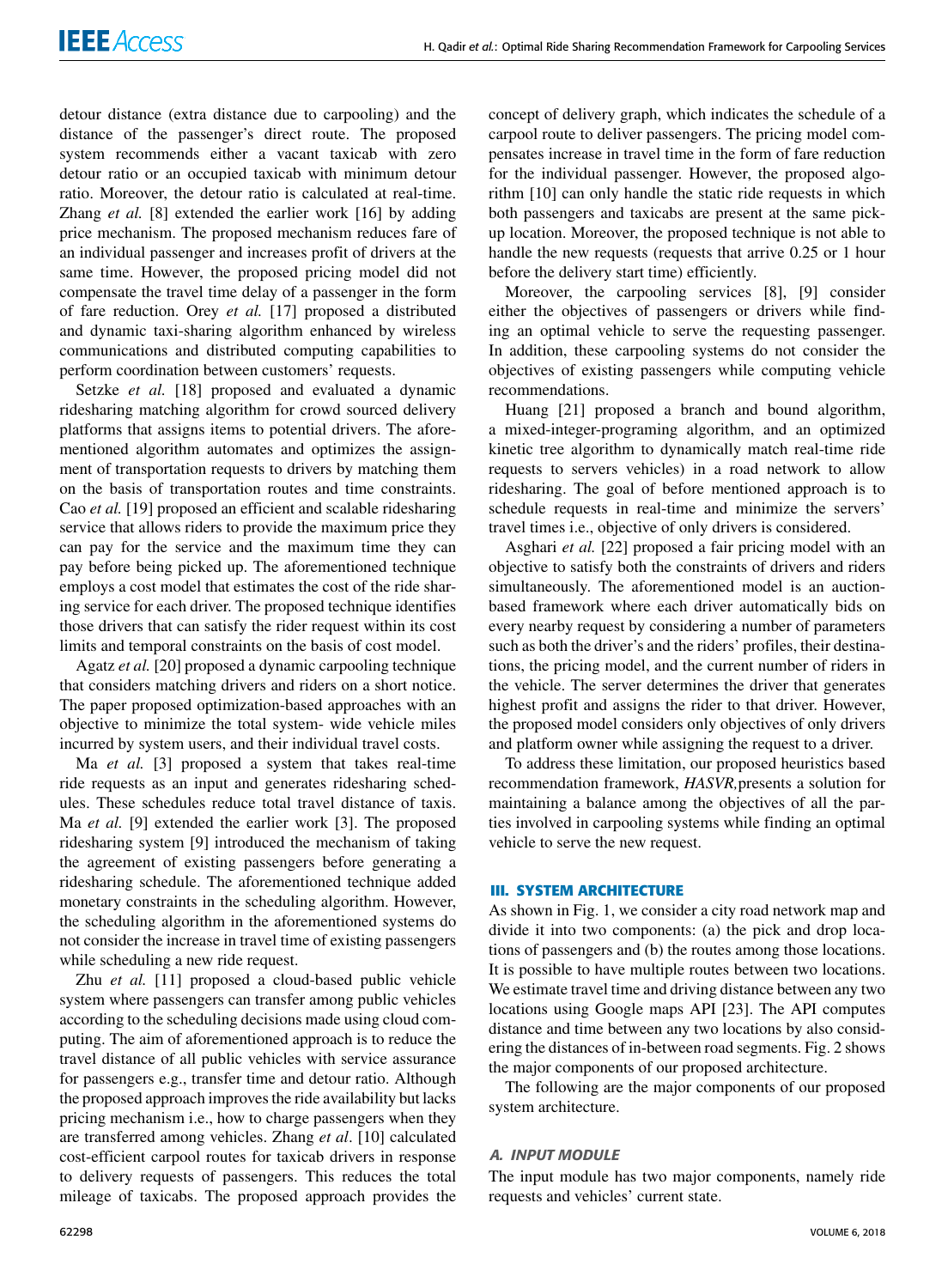# **IEEE** Access



**FIGURE 1.** Road Network. Here req represents request, o represents origin of a request, and d represents destination of a request.



**FIGURE 2.** System architecture.

#### 1) RIDE REQUEST

As shown in Fig. 2 (bottom left), a passenger sends a ride request *req* to the recommendation system that contains the following attributes:

- *req*.*t* : Time when *req* is submitted.
- *req*.*o* : Pick-up location of *req*.
- *req*.*d* : Destination of *req*.
- *req*.*ept* : Earliest pick-up time of *req* representing earliest possible time when passenger wants to be picked up.
- *req*.*edt* : Earliest drop-time of *req* representing earliest possible time when passenger can be dropped off.
- *req*.*sdt* : Scheduled drop-time indicating latest possible time when passenger can be dropped off according to a generated schedule of a vehicle.

We have considered two types of requests in our model, namely (a) new ride request *reqnew*, that arrives at current time  $t_{\text{cur}}$  and (b) existing ride requests  $req_e$  that are already assigned to an occupied vehicle. We further assume that two ride requests cannot arrive at exactly the same time period as still there will be a difference of microseconds or nanoseconds in the two requests. However, in extreme case if two requests arrive at exactly the same time, then the requests will be sorted and prioritized using the First in First Out (FIFO) mechanism, based on the request ID associated with each request. However, still if we strictly consider that two or more requests arrive at exactly the same time, then sorting them in different orders may lead to different results. Moreover, we have used the indexing on various table fields, including, cab id, latitude, and longitude in database to speed up the query processing time. To reduce the complexity of the simulator, we further assume that if a request cannot be satisfied due to the computed cab rankings below threshold, the request will be discarded, and not shifted to the next time stamp. A new passenger only submits request time, origin,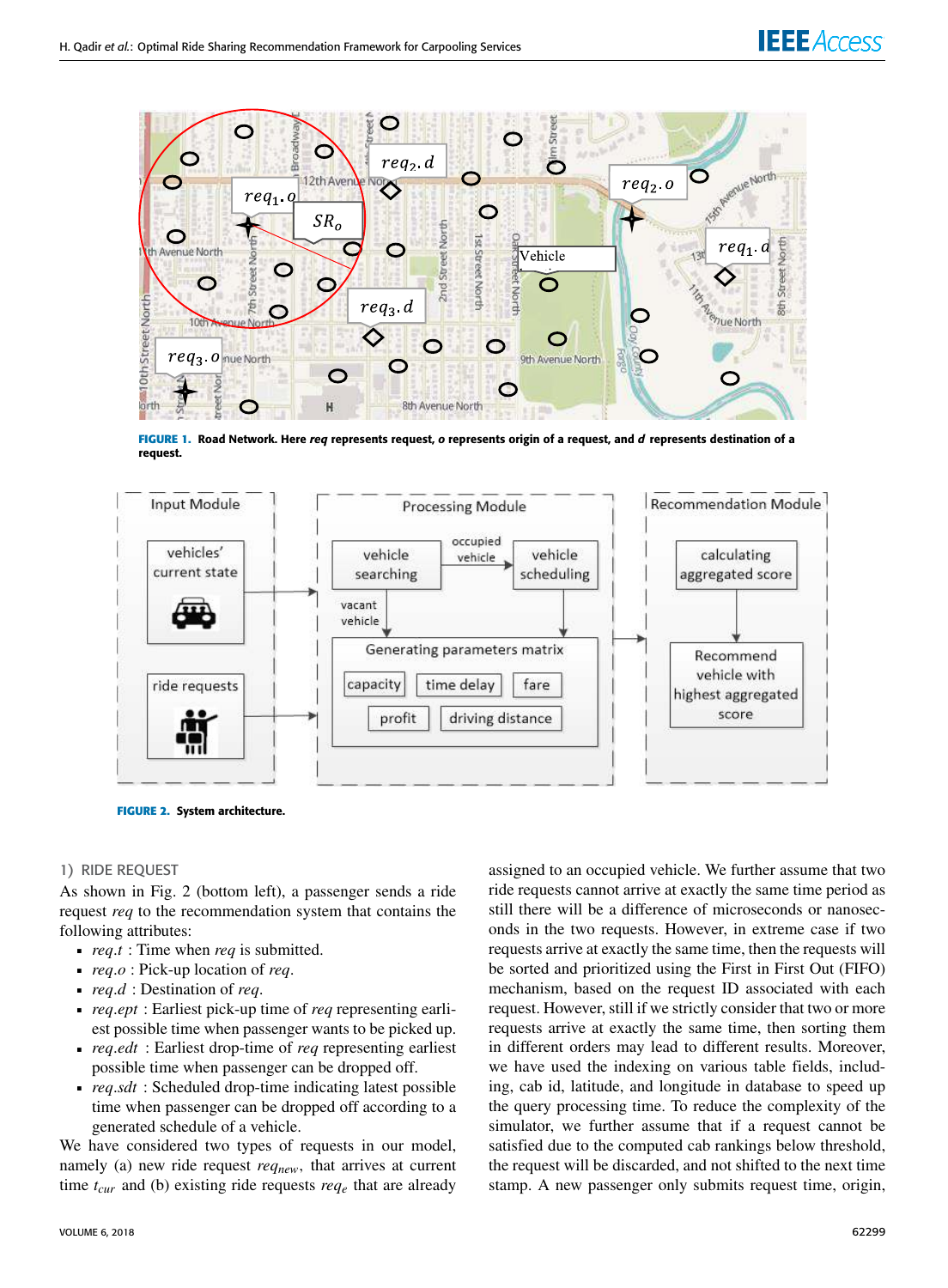and destination. For simplicity, we consider *reqnew*.*ept* to be equal to *reqnew*.*t*. The *reqnew*.*edt* can be calculated using the following formula, where *T* indicates travel time of the fastest route from *reqnew*.*o* to *reqnew*.*d*.

$$
req_{new}.edt = req_{new}.ept + T (req_{new}.o, req_{new}.d).
$$
 (1)

# 2) VEHICLE STATE

A vehicle state  $s<sub>v</sub>$  denotes the current status of the vehicle  $v$  at time *t* as shown in Fig. 2 (top left). It contains the following fields.

- *v*.*ID* : Identification number of vehicle.
- *v*.*t* : Time stamp associated with the current state of vehicle.
- *v*.*l* : Geographical location (longitude, latitude) of vehicle associated with *v*.*t*.
- *v*.*ep* : Number of existing passengers in vehicle at *v*.*t*.
- $\bullet$  *v.c* : Current seat capacity of vehicle at *v.t*

*v*.*ED* : Set of destinations of existing passengers in vehicle, such that  $v.ED = \{req_1.d, ..., req_{n-1}.d\}$ , where  $n - 1 = ep$ .

## B. PROCESSING MODULE

Ride requests and vehicles' current states are imported to the processing module as shown in Fig. 2 (middle) that further comprises of three stages that need to be executed in the following sequence: vehicle searching, vehicle scheduling, and generating parameters matrix. The current location of a vehicle *v* at arrival time of new request is represented as *v*.*l*.

#### 1) VEHICLE SEARCHING

This is the first step of processing module which extracts a nearby vehicle set *V <sup>N</sup>* where vehicles lie within searching radius *SR<sup>o</sup>* around the request origin. Fig. 1 shows a road network of a city where three ride requests have been generated at time *t*. The locations of vehicles, origin and destination of ride requests are randomly distributed over the network as shown in Fig. 1. For instance, the *SR<sup>o</sup>* (represented by a circle in Fig. 1) around origin of *req*<sup>1</sup> contains ten vehicles. While finding the nearby vehicles around request origin, it is also important to consider the seat capacity of vehicle to check whether or not the vehicle can accommodate requesting passenger. Therefore, we represent nearby vehicle set by  $V_c^N$ . The current seat capacity of a vehicle can be calculated using following equation:

$$
v.c = capacity_{max} - v.ep, \quad \forall v \in V_c^N.
$$
 (2)

Where *capacitymax* is maximum seat capacity of a vehicle.

#### 2) VEHICLE SCHEDULING

After identifying the set of candidate vehicles i.e., $V_c^N$  for arrived request *reqnew*, the scheduling module next calculates the schedules of occupied vehicles in the set. The calculation of shared route for each occupied vehicle in nearby vehicle set is modelled as travelling salesman problem (TSP) [24] that states: *''Given a list of cities and distances between each pair of cities, what is the shortest possible route that*

*visits each city exactly once''*. It is an NP-hard problem and finding an optimal solution results in long running time. Thus, a heuristic algorithm should be used to calculate the shared route within reasonable time.

If the vehicle  $v \in V_c^N$  is occupied, then a variant of nearest neighbor *(NN)* heuristic algorithm [12] is used to schedule all ride requests (new and existing). Nearest neighbor procedure is one of the commonly used heuristics of travelling salesman problem (*TSP*). NN algorithm builds a trip on the basis of travelling distance from the currently visited node to the closest node in the network. However, the heuristic produces an approximately optimal solution from the distance matrix.

#### 3) GENERATING PARAMETERS MATRIX

Given the set  $V_c^N$  (each vehicle in the set has its own current state) retrieved for new ride request *reqnew*, the purpose of generating parameters matrix is to find vehicle  $v \in V_c^N$ that is preferred from the perspective of driver, requesting passenger, and existing passengers. We have considered the following five parameters of drivers and passengers in our methodology, namely: (a) average time delay of passengers, (b) vehicle capacity, (c) fare reduction of passengers, (d) total driving distance, and (e) profit increment to driver. If vehicle is occupied, then it needs to be scheduled before calculation of aforementioned parameters. All parameters except vehicle capacity are calculated on the basis of *NN* schedule.

#### C. RECOMMENDATION MODULE

The last module of our system architecture as shown in Fig. 2 (right most) is the recommendation module where each *reqnew* that arrives at current time *tcur* is recommended a preferred vehicle from the set  $V_c^N$ . The vehicle needs to be ranked with respect to *average time delay, vehicle capacity, fare reduction, driving distance, and profit increment.* Therefore, we need to sum all the aforementioned parameters to calculate an aggregated score.

## **IV. PROPOSED VEHICLE RECOMMENDATION FRAMEWORK**

In this section, we discuss in detail the proposed heuristic based vehicle recommendation framework *HASVR.*The framework has two major modules: (a) scheduling module for occupied vehicles and (b) calculation of aggregated score for each vehicle.

#### A. SCHEDULING MODULE

The scheduling algorithm produces a temporally-ordered sequences of locations that an occupied vehicle  $v \in V_c^N$ will visit when *reqnew* is assigned to it. The locations include origin of new passenger and destinations of all (new and existing) passengers. The schedule indicates the order of serving the ride requests if the requesting passenger is assigned to an occupied vehicle  $v \in V_c^N$ .

Algorithm 1 illustrates the procedure of nearest neighbor scheduling. The algorithm takes as input the following parameters: (a) currently arrived ride request *reqnew* that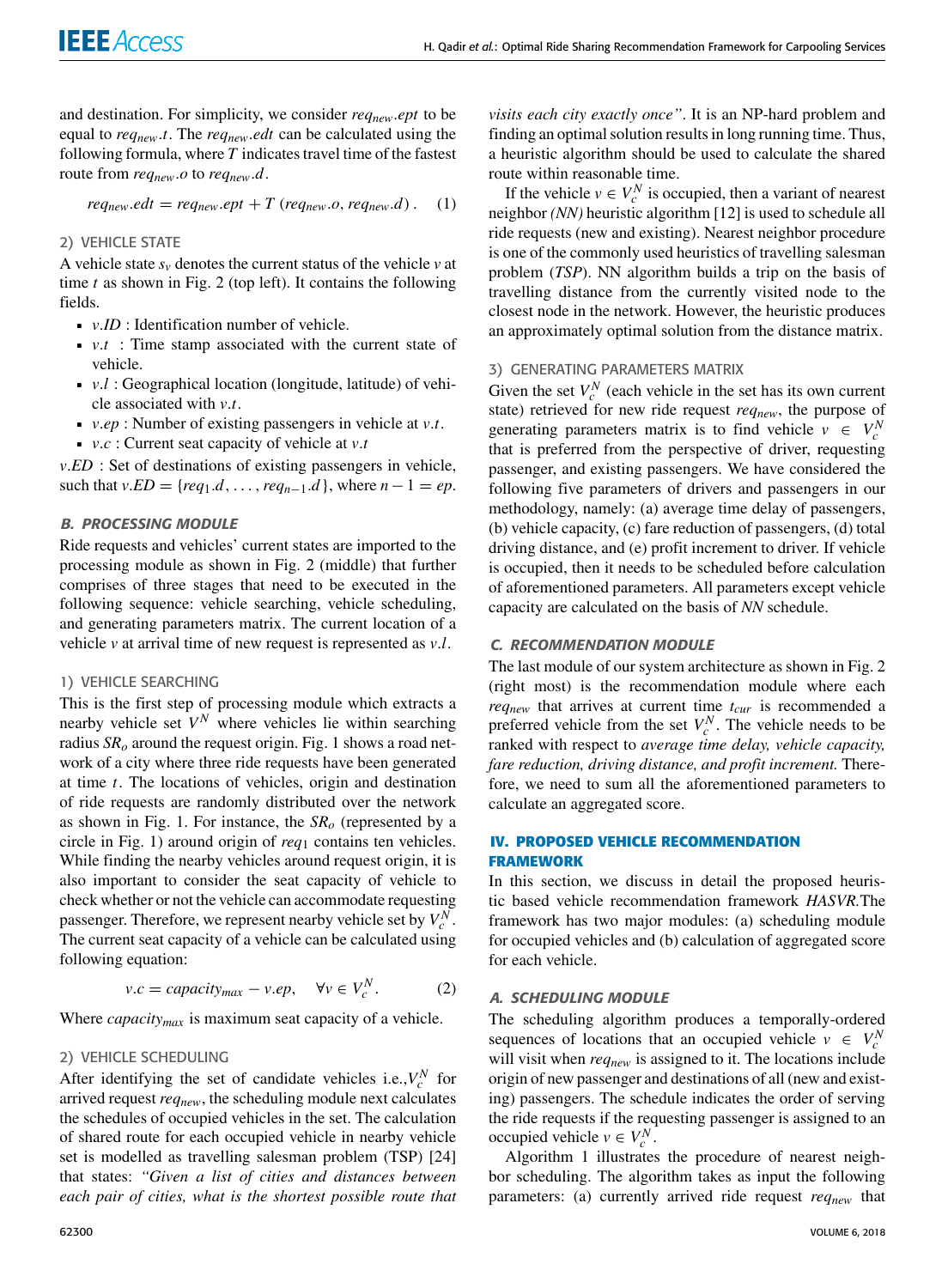#### **Algorithm 1** *NN* Scheduling

Input: Ride request arrived at *tcur*:*reqnew*, state of vehicle *v* at *tcur*: *s<sup>v</sup>* Output: Schedule of *v* if *reqnew* is assigned to *v*: *S* Definitions:  $t_{cur}$  = *current time*,  $S =$  *list to store visited locations,*  $U_{vs}$  = *list to store unvisited locations, DT* = *list to store travel time T and distance d from one location to another, select* = *list to store DT along with each unvisited location*  $1. S \leftarrow \{\}; U_{vs} \leftarrow \{\}; DT = (T, d)$ 2. *S* [*first*] .*loc*<sub>*v*</sub>  $\leftarrow$  *v.l*; *S* [*first*] .*d*  $\leftarrow$  0; *S* [*first*] .*ETA*  $\leftarrow$  *t<sub>cur</sub>* 3.  $U_{vs} \leftarrow U_{vs}.append(v..ED,req_{new}..o)$ 4. while  $length(U_{\nu s}) \geq 0$  do 5.  $l_s \leftarrow length(S)$ 6. *Select*  $\leftarrow \{\}$  // Initialize an empty list *select* 7. if *search* (*S*,*reqnew*.*o*) returns *TRUE* then //search *reqnew*.*o* in *S* and if found then 8. *P* ← *GetPosition* (*S*, , *req<sub>new</sub>*..*o*) // find position of *req<sub>new</sub>*.*o*in*S* 9. if *P* equals  $l_s$  then 10.  $U_{vs} \leftarrow U_{vs}.append\ (req_{new}..d)$ 11. end if 12. end if 13. if  $U_{\nu s}$  gets { } then 14. break 15. end if 16.  $vs_{curr} \leftarrow S[l_s]$  .*loc*<sub>*v*</sub> 17. for each *unvisitedlocation loc<sub>uv</sub>*  $\in U_{\text{vs}}$  do 18. *DT*(*T*, *d*) = *Gettraveltime&distance*( $v s_{curr}$ , *loc<sub>uv</sub>*) // from  $v s_{curr}$  to *loc<sub>uv</sub>* 19. *select*  $\leftarrow$  *select*.*append*(*list* (*loc<sub>uv</sub>*, *DT*)) 20. end for 21. *DT*<sub>min</sub>  $\leftarrow$  *DT* from *select* with *MIN* distance<br>22. *location*<sub>near</sub>  $\leftarrow$  *loc<sub>uv</sub>* from *select* such that *D*  $location_{near} \leftarrow loc_{uv}$  from *select* such that  $DT = DT_{min}$ 23. *distance*<sub>*near*</sub>  $\leftarrow$  *DT*<sub>*min</sub>.<i>d*</sub> 24.  $ETA_{near} \leftarrow S[l_s].ETA + DT_{min}.T$ 25. *S* ← *S.append* (*list*(*location<sub>near</sub>*, *distance*<sub>*near*</sub>, *ETA*<sub>*near*</sub>)) 26.  $U_{vs} \leftarrow U_{vs}.$ *remove* (*location<sub>near</sub>*) 27. end while 28. return *S*

wants recommendation of preferred vehicle and (b) current state of vehicle *s<sup>v</sup>* from which location of vehicle at *tcur*, and set of destinations of existing passengers can be extracted. The term ''visited'' and ''unvisited'' is used to differentiate whether the location has been inserted into the schedule (termed as ''visited'') or not (termed as ''unvisited''). Following text explains the steps involved in the algorithm.

 *Initializations (Line 1*−*Line 3):* In *Line 1*, various lists (data structures) used by algorithm are declared. *S* consists of a list where each index stores three elements, (i) visited location  $loc<sub>v</sub>$ , (ii) estimated time of arrival *ETA* at the visited location according to the created schedule (also referred as *scheduled arrival time*), and (iii) distance travelled *d* to the location from current (last or previous) visited location. The distance and travel time are computed by using Google maps distance matrix API [23]. The current location of vehicle *v*.*l* at *tcur* is the starting point from where *NN* schedule is created. Therefore, *v*.*l* is first location to be inserted in *S*. Distance travelled to *v*.*l* is 0 and estimated time of arrival at *v*.*l* is equal to request time (*Line 2*).

VOLUME 6, 2018 **62301** 

Origin of requesting passenger and destinations of existing passengers are appended to *Uvs*(*Line 3*). Destination of requesting passenger is appended to *Uvs* after visiting corresponding origin.

- *Schedule Creation (Line 4- Line 28):* On each iteration of while loop, nearest location from current visited location *vscurr* is inserted into *S*. While loop continues to insert locations into *S* unless each location in *Uvs* gets visited (inserted into *S*)*(Line 4).*Both lists *S* and *Uvs* are updated on each iteration of while loop. A location is added to *S* and removed from *Uvs* on each while loop iteration. Length of *S* is calculated to refer the current visited location in *S (Line 5).*A list *select* is initialized as empty on each iteration of while loop *(Line 6).*This list stores each unvisited  $loc_{uv} \in U_{vs}$  along with travel time and distance from *vscurr* to *locuv*.
- *Precedence rule of origin and destination (Line 7-Line 12):* The origin of new request must be inserted before the destination in the schedule. The algorithm first checks whether the origin has been visited or not (*Line 7)*. If origin has been visited, then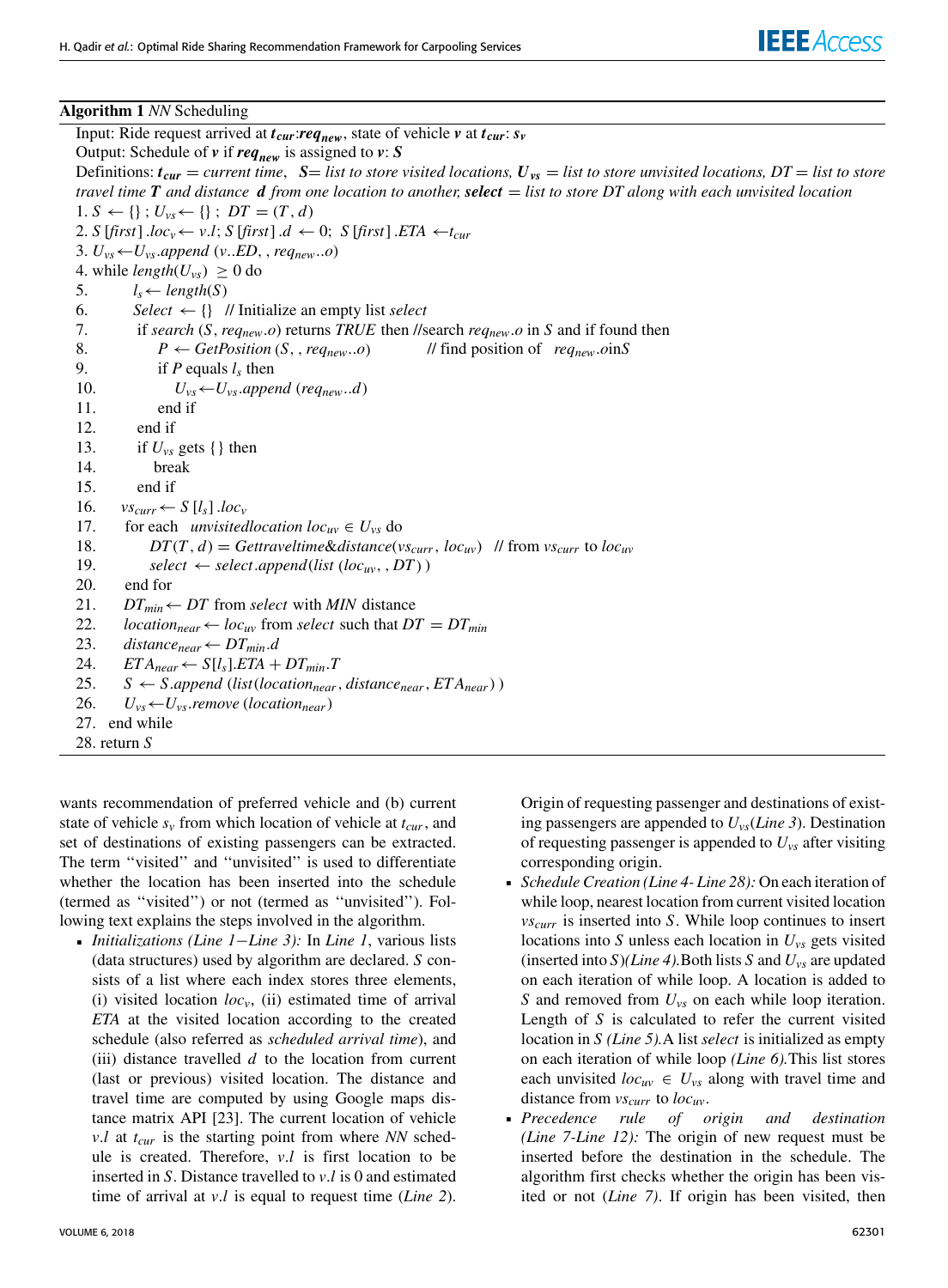algorithm checks whether it is the last visited location in *S* or not i.e., finds position of new request's origin in *S* (*Line 8).*If origin is found to be last visited location in *S*, then destination of new request is appended to list of unvisited locations *Uvs* (*Line 9-Line 12).* The destination is included in the decision ''*where to go next*'' only if the corresponding origin has been visited. If each unvisited location in  $U_{\nu s}$  has been inserted into *S* ( $U_{\nu s}$  gets empty), then control goes out of the *while* loop and algorithm terminates returning schedule *S (Line 13-Line15, and Line 28).*

 *Finding ''Nearest'' location (Line 16- Line 27):* In this step, spatial closeness (distance) from the current visited location to each unvisited location  $loc_{uv} \in U_{vs}$ is measured. The last location inserted into S is the currently visited location *(Line 16).* The unvisited location *locuv* that has highest spatial closeness to *vscurr* is scheduled to be next location to visit *(Line 17 –Line 22).* In *line 24,* the estimated arrival time at the nearest location *locationnear* is calculated by adding the estimated arrival time at previous visited location and travel time from *vscurr* to *locationnear*. The nearest location along with its spatial closeness from *vscurr* and estimated arrival time is appended as a list to *S (Line 25).* The nearest location needs to be removed from *Uvs* after its insertion into *S (Line 26).*



**FIGURE 3.** Constructing NN graph for three ride requests.

Fig. 3 gives an example of how to create a *NN* schedule serving three ride requests (one new and two existing) from the vehicle current location *c*. The origin and destination nodes of new request are *a* and *b*, respectively. The destinations nodes of two existing passengers are *x* and *y*. A weight on an edge (e.g.,  $d_{c \to x}$ ) indicates real-world mileage of the fastest route from node *c* to node *x*. Therefore, *NN* route will be  $c \rightarrow a \rightarrow x \rightarrow b \rightarrow y$ .

#### B. AGGREGATE SCORE CALCULATION

For each vehicle  $v \in V_c^N$ , our proposed model calculates the values of various parameters as discussed previously. The recommendation module combines all the calculated parameters to calculate an aggregate score of each vehicle  $v \in V_c^N$ . This aggregated score is used as a rating scale that is generated by the recommender system by considering multiple objectives of passengers (new and existing) and drivers. Each parameter is normalized before aggregating so that each parameter's value is proportional to its original value. In this section, various equations to calculate the parameters will be discussed.

The average time delay, capacity, fare reduction, driving distance, profit increment, and aggregated score *AS* of a vehicle  $v \in V_c^N$ , is represented by  $v \cdot td_{avg}$ ,  $v.c$ ,  $v \cdot \sum_{n=1}^N$  $\sum_{i=1}$   $\Delta$ *fare*<sub>*i*</sub>,*v*.  $D_{Total}$ ,  $v \cdot \Delta$ *Profit*, and  $v \cdot AS$  respectively. The aggregated score of a vehicle *v*.*AS* is calculated by (3). Finally, our model recommends the vehicle with highest *AS* to the requesting passenger.

$$
v.AS = \frac{1}{v.td_{avg}} + v.c + v. \sum_{i=1}^{n} \Delta fare_i,
$$
  
+ 
$$
\frac{1}{v.D_{Total}} + v.\Delta Profit \quad , \forall v \in V_c^N.
$$
 (3)

Where  $n = v.ep + 1$ . Next, we explain various equations to calculate the parameters.

#### 1) VEHICLE CAPACITY *c*

It represents the number of seats available in  $v \in V_c^N$  at current time *tcur*. The current capacity of vehicle at *tcur* is simply calculated by (2).

#### 2) TOTAL DRIVING DISTANCE *DTotal*

It indicates the total distance of the route that the vehicle *v* (vacant or occupied) will follow if *reqnew* is assigned to it.

**a)** If vehicle is vacant, then it will follow a direct route to serve the new passenger. The direct route is represented as follows.

*RowteDirect* = 
$$
v.l \rightarrow req_{new}.o \rightarrow req_{new}.d
$$
. (4)

The total distance can be calculated by using the following equation.

$$
D_{Total} = d_{v.l \to req_{new}.o} + d_{req_{new}.o \to req_{new}.d}.
$$
 (5)

Where  $d_{v,l\rightarrow req.o}$  represents the pick-up distance  $d_{pick}$  and  $d_{req_{new}.o \rightarrow req_{new}.d}$  is the direct distance between origin and destination *ddirect* .

b) In case of an occupied vehicle, *DTotal* is the distance of nearest neighbor route (also referred as *DNN* ). The vehicle will follow the route of the *NN* schedule to serve new and existing passengers. First location is always the vehicle's current location in the created route. We can represent *NN* route as a sequence defined as follows.

$$
Route_{NN} = (loc_i)_{i=1}^L.
$$
\n(6)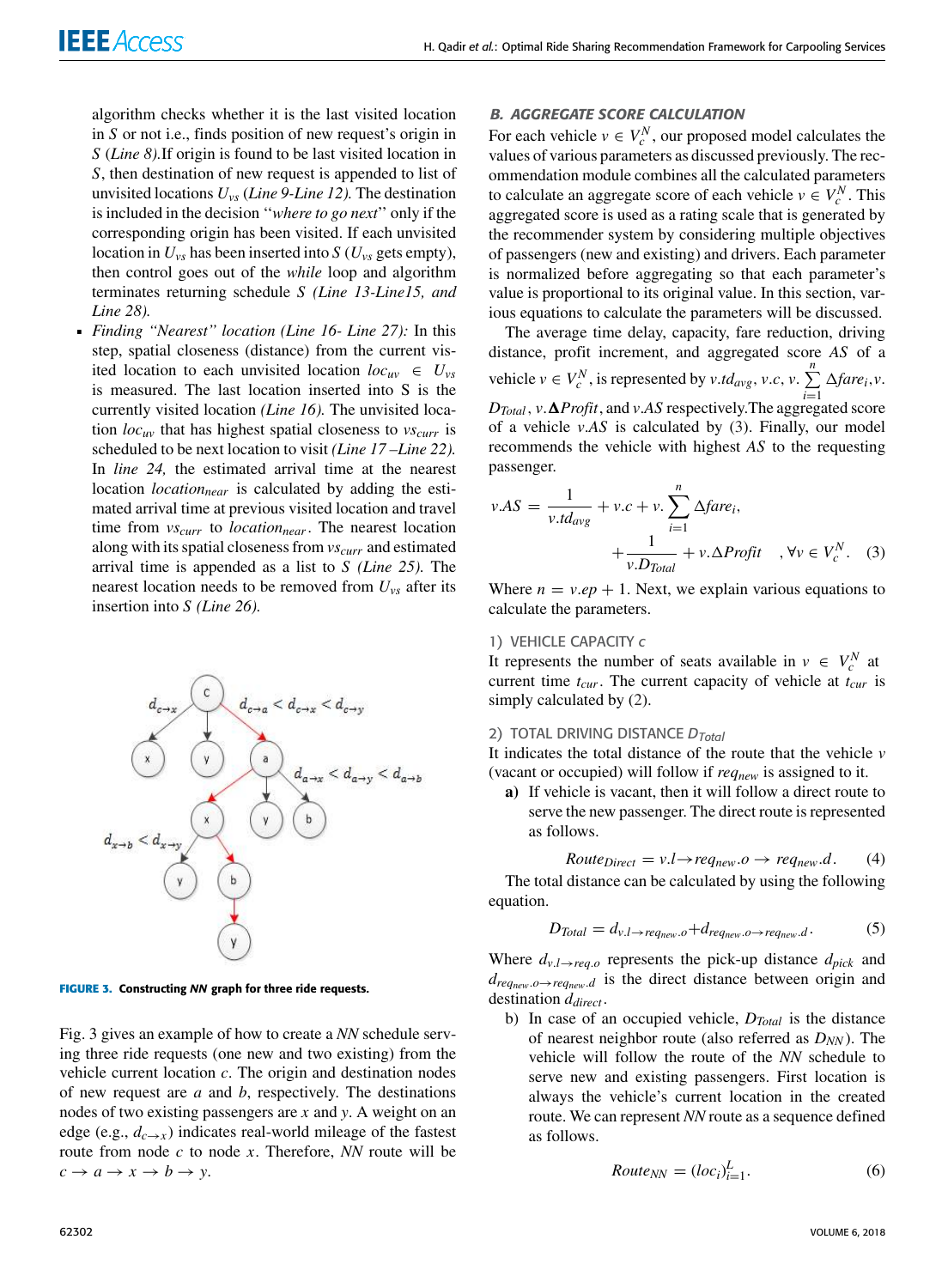

Total Distance Reduced = 
$$
\Delta D_T
$$
  
\n $d_{C\to a} = 3; d_{a\to b} = 5.5; d_{C\to x} = 6,$   
\n $D_R = 3 + 5.5 + 6 = 14.5; D_{NN} = 11.5$   
\n $\Delta D_T = D_R - D_{NN} = 14.5 - 11.5 = 3 \ge 0$ 

**FIGURE 4.** Reduced total distance due to carpooling.

In (6) *loc<sup>i</sup>* represents *ith* location in the created route and *L* is number of locations in the route. *DTotal* is simply calculated as follows.

$$
D_{Total} = D_{NN} = \sum_{i=1}^{L-1} d_{loc_{i\to}loc_{i+1}}.
$$
 (7)

In our proposed model, we define a matching criteria to find whether the requesting passenger *Pnew* is able to share an occupied vehicle or not. We define a regular distance *D<sup>R</sup>* to be sum of distances of individual route of each passenger. The individual route of requesting passenger is from vehicle's current location at *req*.*t* to requesting passenger's origin and then directly from origin to destination. For an existing passenger, the individual route is direct measurement from vehicle current location to existing passenger's destination. The matching criteria is measured by the total distance reduced by ridesharing  $\Delta D_T$ , defined as difference between regular distance  $D_R$  and  $D_{NN}$ . An occupied vehicle  $v \in V_c^N$  can be a candidate for a preferred vehicle if and only if it satisfies the following distance constraint.

$$
\Delta D_T = D_R - D_{NN} \ge 0. \tag{8}
$$

If  $\Delta D_T$  in (8) is greater, then this indicates that the vehicle's current location, origin and destinations in *NN* schedule lie near to each other, leading to a greater reduction in total distance. This implies that the new request matches to the destinations of existing passengers in  $v \in V_c^N$  and assigning the request to *v* will provide benefit to both drivers and passengers (new and existing). However, if  $\Delta D_T$  negative,

then the vehicle's current location, origin and destinations in *NN* schedule lie far apart from each other such that sum of distances of individual routes of passengers is less than *NN* distance. This indicates that new request is not able to carpool existing passengers in  $v \in V_c^N$ . Therefore, the nearby occupied vehicle *v* needs to be removed from nearby vehicle set  $V_c^N$ .

Fig. 4 shows an example where at current time *tcurr*, a new request arrives and a nearby vehicle *v* is occupied with passenger  $P_1$ . The new passenger is represented as  $P_2$ . The origin of new passenger is represented by *o* whereas destinations of *P*<sup>1</sup> and *P*<sup>2</sup> are represented by *d1* and *d2*, respectively. The distance of *NN* schedule is 11.5 units whereas the sum of the individual distances is 14.5 units. The vehicle *v* satisfies (8) with reduction of total distance of 3 units.

# 3) AVERAGE TIME DELAY *TDAVG*

Time delay is the difference of earliest drop time and scheduled drop time of a passenger. The average time delay gives an idea about delay that each passenger will tolerate on average if the requesting passenger is assigned to a vehicle  $v \in V_c^N$ . Average time delay can be computed by using the following formula.

$$
td_{avg} = \frac{1}{n} \sum_{i=1}^{n} (req_i \cdot sdt - req_i \cdot edt).
$$
 (9)

Where  $n = v \cdot ep + 1$ . We have assumed 1 passenger per ride request in our model. Earliest drop time of new request is calculated by using (1). Scheduled drop time of a passenger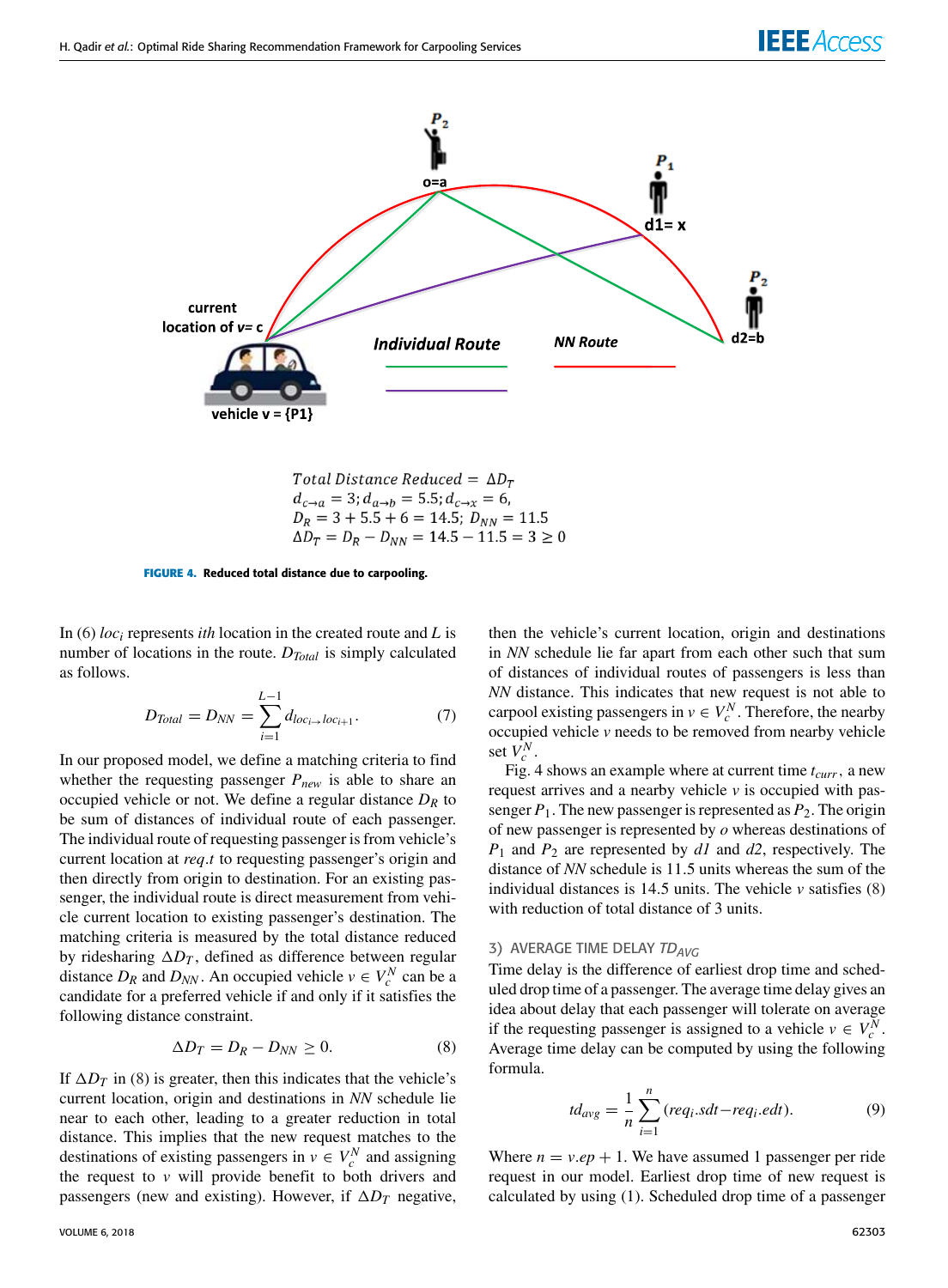is simply the estimated arrival time at the corresponding destination according to *NN* schedule. The waiting time of a requesting passenger is decided from the time when the passenger submits request till the time when the vehicle reaches the pick-up location. The travel time delay is the delay incurred to passenger due to traveling detour distance (as compared to direct distance). The calculation of time delay also includes the waiting time of a new passenger (also referred as pick-up delay).

For existing passengers, our model estimates that how much delay they have to tolerate as compared to direct travel time from vehicle current location *v*.*l* at *req*.*t* to their corresponding destinations. Obviously, pick-up delay of existing passengers is 0. If vehicle is vacant, then travel time delay is equal to 0 (only pick-up delay is incurred to requesting passenger).

$$
td_{avg} = delay_{pick} = T (v. latreq.t, req_{new}.o).
$$
 (10)

# 4) PRICE MECHANISM (FARE REDUCTION AND PROFIT INCREMENT)

We have proposed a variant of win-win fare model [10]. In order to motivate drivers and passengers to participate in carpooling, the pricing mechanism is designed to provide monetary incentives for all involved parties. Since the time delay caused by detouring is the major concern of carpooling systems, it is important to design the pricing mechanism while considering the detouring of each passenger participating in carpooling. The pricing scheme is used to calculate total fare reduction and profit increment score of each vehicle  $v \in V_c^N$ . The fare reduction score estimates that how much fare of new passenger as well as existing passengers in vehicle *v* can be reduced if *reqnew* is assigned to *v*. Our proposed pricing scheme works as follows.

- The passenger pays the regular fare *RF* while travelling alone. The regular fare is the fare proportional to the distance travelled by vehicle to serve the passenger alone. Regular fare rate  $\partial_r$  is a constant price for unit distance. The regular fare *RF* corresponding to travelled distance *d* is represented as  $rf(d) = \partial_r \times d$ . The value of  $\partial_r$  can be decided by the vehicle service company.
- The *RF* of a requesting passenger also includes the pickup charge in our model. Pick-up charge is the fare for the distance that vehicle travels to pick the passenger from its previous location in the created route. This strategy helps to avoid loss to drivers.
- The passenger *P* whose travel distance is increased due to sharing the ride should be compensated in the form of fare reduction and the reduction should be proportional to increase in travel distance of *P*.
- The driver's profit is the sum of fares estimated for all passengers. It is important to mention that total fare paid by all passengers equals the profit collected by driver in our model. The expected profit of a driver *Profitexp* is the regular fare corresponding to the total distance travelled by vehicle to serve all passengers. The increase

in driver's profit indicates that how much extra profit the driver can earn as compared to expected profit. The increase in profit can be calculated as follows.

$$
\Delta \text{Profit} = \text{collected profit} - \text{Profit}_{\text{exp}}. \quad (11)
$$

Collected profit = 
$$
\sum_{i=1}^{n} EF_i
$$
 where, n = v.ep + 1. (12)

$$
Profit_{exp} = rf (D_{Total}). \t(13)
$$

In (12)  $EF_i$  represents the fare estimated for request *i*. The fare constraint can be represented by (14); representing regular fare of request *i* by *RF<sup>i</sup>* .

$$
EF_i \le RF_i \quad \forall i = 1, \dots, n. \tag{14}
$$

Each nearby vehicle  $v \in V_c^N$  can be vacant or occupied at arrival time of new request. Therefore, we consider two cases in our proposed mechanism.

**a)** Vacant vehicle : Vacant vehicle *v* will follow a direct route if new request is assigned to it. The requesting passenger is regularly charged. Fare of requesting passenger is estimated by (15).

$$
EFnew = RFnew = rf(dloci-1→loci + dloci→reqnew.d),
$$
  

$$
loci = reqnew.o.
$$
 (15)

Where *loc<sup>i</sup>* represents *ith* location in the created route. There will be no reduction in fare as vehicle will follow a direct route to serve the passenger so total fare reduction associated with passenger of a vacant vehicle is 0. Profit increment score of a vacant vehicle is also 0 as the driver's expected and collected profit is same.

**b)** Occupied vehicle: The total saving due to carpooling is shared among all the involved parties (new passenger, existing passengers, and driver). Total carpool saving *CS* is defined by (16).

$$
CS = rf (D_R - D_{NN}), \text{ where } D_R \ge D_{NN}. (16)
$$

To optimize the objectives of drivers and passengers, we need to share the carpool saving between driver and all passengers as a party. The percentage of carpool saving given to party of passengers is then shared between new passenger and existing passengers of vehicle on the basis of their detour distance (increase in travel distance) in NN route. We represent new ride request by *req<sup>n</sup>* and existing ride requests by *req*1, . . . ,*reqn*−1.

To calculate the fare reduction score of a vehicle *v*, our model first calculates regular fare and then estimates fare of each passenger *P* on the basis of  $Rf$ , *CS* and  $P'$ s detour distance. The *Rf* of new passenger is calculated by using (15). However, the regular fare of an existing passenger is calculated using (17).

$$
RF_i = rf(d_{v,l\rightarrow req_i.d}) \quad \forall i = 1,\ldots,n-1. \tag{17}
$$

The fare of each passenger in scenario of same origin and same destinations (same origin means when the request origin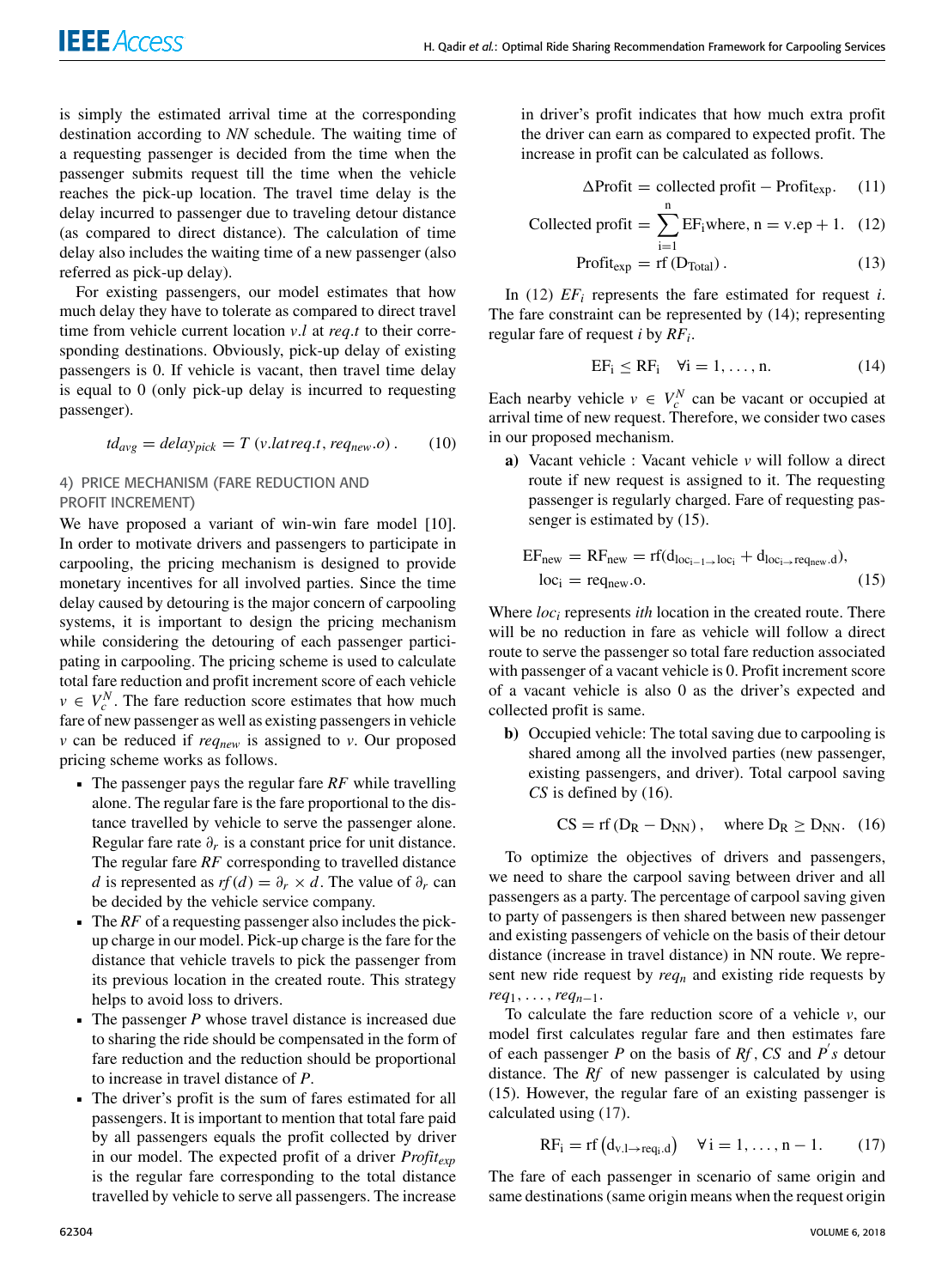

**FIGURE 5.** Example of price strategy.

is in the way of cab) is estimated by the following equation.

$$
EF_i = RF_i - \mu \times CS \times \frac{1}{n}.
$$
 (18)

In this case, detour distance is 0 as all passengers have common origin and common destination. This scenario happens when the new request's origin matches to vehicle's current location and destination of new request matches to common destination of all existing passengers. The parameter  $\mu$  in (18) and (19) indicates the percentage of total carpool saving given to passengers group. The percentage of carpool saving given to passengers is then shared equally between new passenger and existing passengers. Whereas the fare of each passenger in case of different origins and different destinations is estimated by the following equation.

$$
EF_{i} = RF_{i} - \mu \times CS \times \frac{\Delta d_{i}}{\sum_{i=1}^{n} \Delta d_{i}}.
$$
 (19)

Where  $n = v.ep + 1$  and  $0 < \mu < 1$ .  $\Delta d_i$  represents the detour distance of passenger *i* that can be calculated by (20). For an existing passenger *P*, detour distance represents extra distance that *P* has to travel as compared to direct distance from the vehicle's current location to the destination of *P*. However, for a new passenger, detour distance indicates extra distance as compared to direct distance from origin to destination.

$$
Detour distance = travel distance in RouteNN - direct distance. (20)
$$

The term  $\mu \times CS \times (\Delta d_i / \sum_{i=1}^n \Delta d_i)$  indicates the saving given to an individual passenger. The expression  $\Delta d_i / \sum_{i=1}^n \Delta d_i$  is used to share the percentage of total carpool saving given to passengers group on the basis of their detour distance. The passenger having maximum detour distance will be rewarded maximum in the form of fare reduction. The total fare reduction associated with passengers of

a nearby vehicle  $v \in V_c^N$  when new request assigned to it can be computed by using the following formula, where  $n = v \cdot ep + 1$ .

$$
\sum_{i=1}^{n} \Delta \text{fare}_{i} = \sum_{i=1}^{n} RF_{i} - \sum_{i=1}^{n} EF_{i}.
$$
 (21)

Fig. 5 illustrates pricing strategy for the example given in Fig. 4. If the passenger  $P_1$  agrees to tolerate the delay caused by the arrival of new passenger *P*2, then from the vehicle's current location *c*, we can calculate the distance of individual routes and shared route on the basis of *NN* schedule as shown in Fig. 5a and Fig. 5b, respectively. As vehicle *v* in Fig. 4 satisfies the distance constraint of (8), therefore, fares and profit are calculated as follows. Given that  $\mu = 0.5$  and  $\partial_r = 10$ , and the existing passenger  $P_1$  tolerates a detour distance of 2 units whereas new passenger *P*2's detour distance is 3 units in shared route.

The total carpool saving *CS* is calculated to be 30. The remaining fare of *P*<sub>1</sub> is estimated as  $60 - 0.5 \times 30 \times (2)$  $(2 + 3)$  = 54. The fare of  $P_2$  is estimated as  $(3 + 5.5) \times$  $10 - 0.5 \times 30 \times (3/(2+3)) = 76$ . The passenger with more detour has more fare reduction. Passengers can save a total amount of 15 and driver can also earn an amount of 15, which is greater than the expected profit when the new request is assigned to *v*. Hence, our price model optimizes monetary benefits of all involves parties.

Algorithm 2 illustrates the complete recommendation mechanism for each request that arrives at current time. The algorithm takes as input the following parameters: (a) road map of a city, (b) set of vehicles in the city, and (c) Queue of ride requests.

*1. Searching for Candidate Vehicles (Line 2-Line 3):* In this step, the recommendation framework searches for candidate vehicles that can serve new request. Two constraints are validated: (a) candidate should lie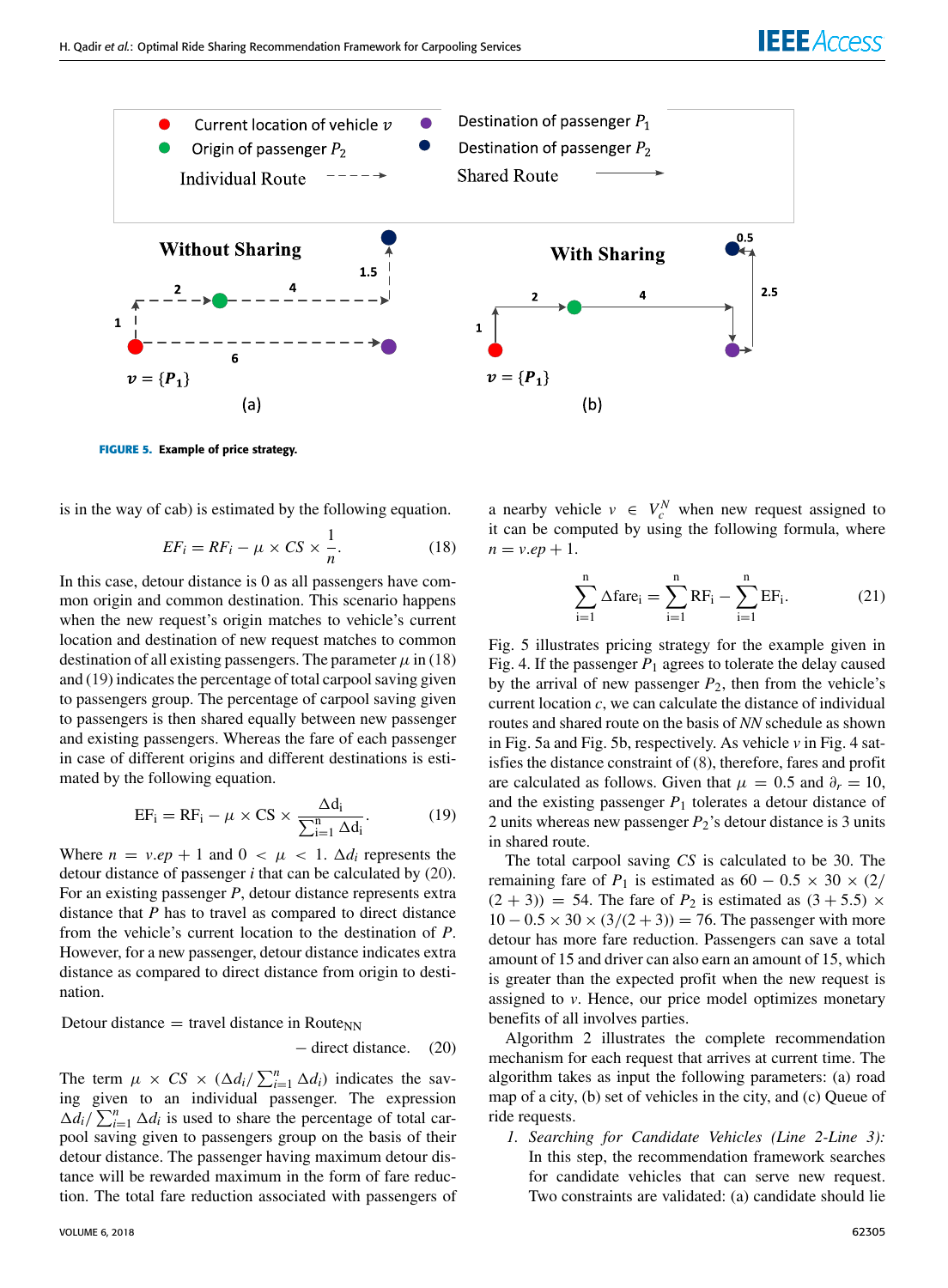#### **Algorithm 2** Vehicle Recommendation

**Input:** A road network :  $G(N, E)$ , vehicles present in  $G:V$ , Queue of ride requests:  $R_0$ **Output:** Recommended vehicle for each request  $req \in R_Q$ **Definitions:**  $t_{cur}$  = *current time*,  $SR_o$  = *searching radius around origin*, $V_c^N$  = *nearby vehicle set having seat capacity*, *capacity*<sub>max</sub> = *maximum seat capacity of a vehicle, Fare<sub><i>R*</sub> = *regular fare*, **Fare**<sub>*E*</sub> = *estimated fare*,  $T_d$  = *list to store time delay of each passenger,*  $S =$  *created schedule,*  $F_r =$  *list to store regular fare of each passenger,*  $F_e =$  *list to store estimated fare of each passenger, i* = *counter variable for number of passengers in carpooling* 1. for each request  $req_{new} \in R_Q$  that arrives at  $t_{cur}$  do 2.  $SR_o \leftarrow radius(req_{new}.o)$ 3.  $V_c^N \leftarrow GetVehicles(SR_o, capacity)$ 4. for each vehicle  $v \in V_c^N$  do 5. *v.c* ← *capacity<sub>max</sub>* $-$ *v.ep* 6. if *v*.*c* equals *capacitymax* then // cab is vacant 7.  $v \cdot D_{Total} \leftarrow d_{v \cdot l} \rightarrow \text{req}_{new \cdot \cdot o} + d_{\text{req}_{new} \cdot \cdot o} \rightarrow \text{req}_{new} \cdot d$ 8.  $v.td_{avg} \leftarrow T(v.l, req_{new}.o)$ 9. *v*.  $\sum \Delta$ *fare*  $\leftarrow 0$ 10.  $v.\Delta$ Profit  $\leftarrow 0$ 11. else // cab is occupied 12.  $T_d \leftarrow \{\}; F_r \leftarrow \{\}; F_e \leftarrow \{\}$ 13.  $S \leftarrow NNscheduling(req_{new}, s_v)$ 14. *v*..*DTotal*← *GetDistance*(*Route<sup>S</sup>* ) 15.  $D_R \leftarrow AggregationdividualRouteDistance(req_{new}, s_v)$ 16. if *DR*−*v*..*DTotal*< 0 then 17. *V*  $V_c^N$  ←  $V_c^N$  − *v* 18. else 19. for each request  $req \in \{req_{new} \cup v. ED \text{ do}\}$ 20.  $td \leftarrow sdt - edt$ 21. if *req* is *new* then 22. *FareR*← *CalculateFare* using (15) 23. else 24. *FarreR*← *CalculateFare* using (17) 25. end if 26. *Fare*<sub>*E*</sub> ← *CalculateFare* using (18) 27.  $T_d \leftarrow T_d$  .*append*(*td*) 28.  $F_r \leftarrow F_r.append(Fare_R)$ 29.  $F_e \leftarrow F_e.append(Fare_F)$ 30. end for 31.  $v.td_{avg} \leftarrow Mean(T_d)$ 32.  $v.$  $\sum \Delta$ *fare*  $\leftarrow$ *F*<sub>*r*</sub> $) - Sum(F_e)$ *i* 33. *v*.1*Profit* ← *Sum*(*Fe*)−*Profitexp* 34. end if 35. end if 36. *v.AS*  $\leftarrow$  *Sum*(*v.c*,  $\frac{1}{v.D_{Total}}$ ,  $\frac{1}{v.d_{avg}}$ , *v.*  $\sum$  $\sum_{i} \Delta \text{fare}_i, \, v. \Delta \text{Profit}$ 37. end for 38. recommend vehicle with max *v*..*AS* 39. end for

within searching radius around origin and (b) candidate has enough available seats to hold new passenger.

*2. Calculating Aggregated Score for Each Candidate Vehicle (Line 4-Line 36):* In this step, a combined score is calculated for each candidate on the basis of average time delay, capacity, driving distance, fare reduction,

and profit increment. *Line 5* calculates capacity of each candidate vehicle. Two cases may arise: (a) vacant vehicle and (b) occupied vehicle.

(a) If the vehicle is vacant at arrival time of new request, then average time delay associated with passenger of a vacant cab is only the pick-up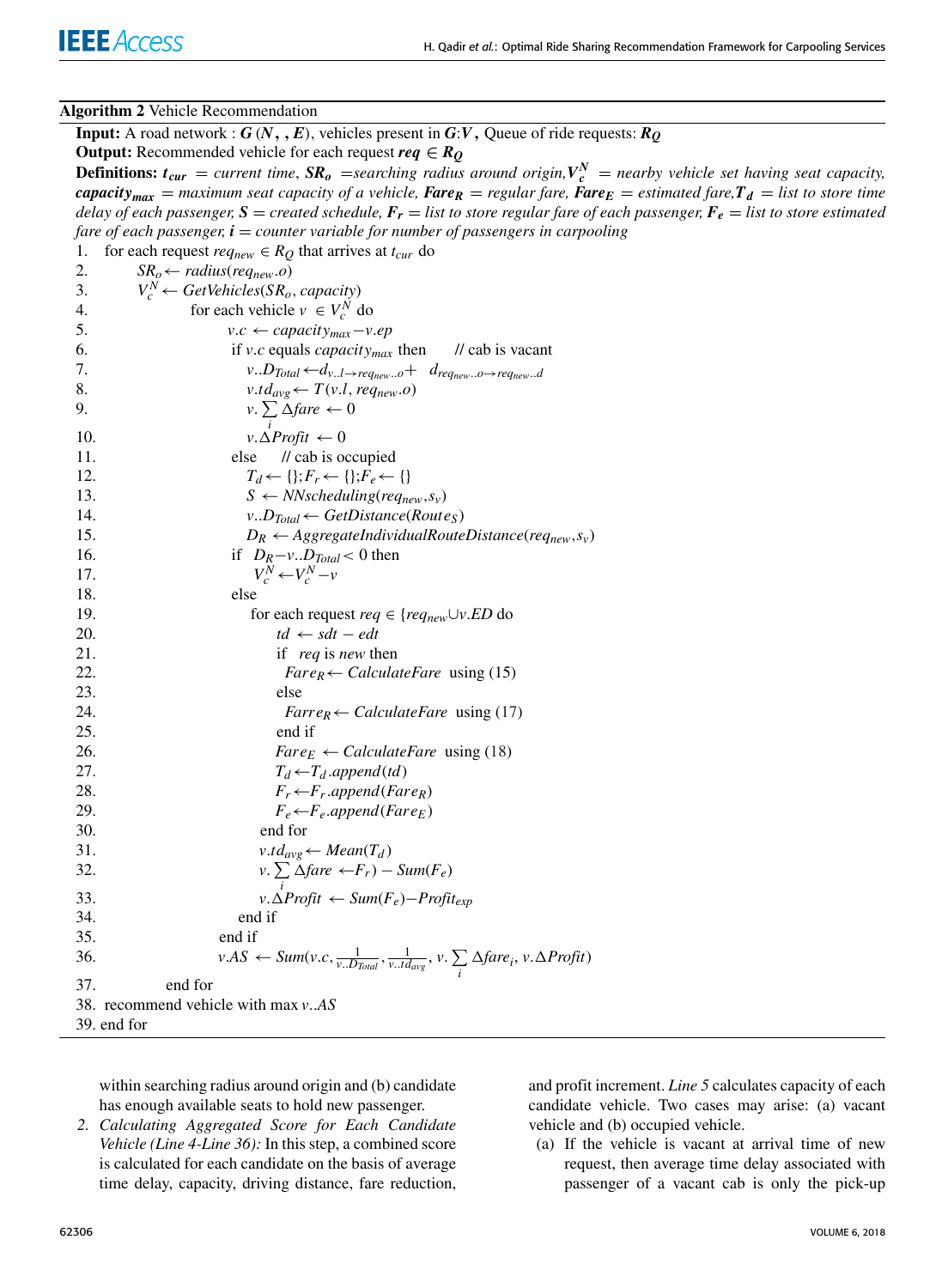delay, total distance is the distance of direct route, total fare reduction is 0 as passenger has to pay regular fare, and profit increment is also 0 as driver collects the regular fare for the total travel distance which is same as profit *(Line 6- Line 10).*

(b) If the vehicle is occupied at arrival time of new request, then different lists are initialized with null for each occupied vehicle. The lists store time delay and fare information of an individual passenger *(Line 12).* A *NN* schedule is created to assign priority to each request (new and already assigned requests to the vehicle) using *NNscheduling* function in*Line 13*that is defined in Algorithm 1.

*Line 14* calculates total distance of the route defined by *NN* schedule *S*.*Line 15*calculates regular distance by adding the distances of the individual routes of passengers as illustrated in Fig. 4. After that, the candidate vehicle is tested with one more condition. If the test condition at *line 16* is true, then there is no benefit of assigning the new request to the candidate vehicle. Therefore, the candidate is removed from the nearby set  $V_c^N$  (*Line 17*) and control goes to the next vehicle in the set for calculating its parameters. Otherwise, if the test condition is false, then this means there is benefit of assigning new request to the candidate vehicle. Therefore, the framework calculates remaining parameters for this candidate (*Line 19–Line 30)*. Time delay of a passenger is calculated at *Line 20*. *Line 22* calculates regular fare of new passenger by using (15).

*Line 24* calculates regular fare of an existing passenger in candidate vehicle by using (17). Afterwards, fare of each passenger is estimated on the basis of regular fare, detour distance, and carpool saving *(Line 26).* Carpool saving is calculated by (16). Each calculated parameter of a passenger is appended to its corresponding list *(Line 27-Line 29).*

Once all the parameters have been calculated for each passenger; average time delay, total fare reduction, and profit increment associated with occupied vehicle is calculated *(Line 31-Line 33). Line 36* calculates an aggregated score on the basis of all the calculated parameters. The candidate vehicle with highest aggregated score is recommended to the requesting passenger *(Line 38).*

#### **V. PERFORMANCE EVALUATION**

In this section, we perform the experimental validation of our proposed heuristic based vehicle recommendation framework *HASVR.*

# A. EXPERIMENTAL SETTINGS

We have created a customized simulation framework in *R* programming language and utilized gmapsdistance [25] package. The framework is capable of visualizing all simulation modules (e.g., tracking vehicles and ride requests). We have conducted trace driven experimental analysis using *T-Drive* trajectory data sample [13]. The dataset contains GPS trajectories of 10,357 taxis of Beijing during the period

of February 2 to February 8, 2008. We draw a sample with one day GPS traces of 250 taxis from the dataset to test our recommendation system. The framework takes as input a total of real-world 61,136 taxicab traces. From the dataset, we generate a passenger request (request time, origin, and destination) using uniform and Poisson distribution.

#### B. INITIAL TAXI STATES

The timestamp and location of taxis at the corresponding timestamp is taken from the GPS traces. However, the number of existing passengers in a taxi at a certain timestamp is randomly chosen between 0 and *capacitymax* . The trajectory points of each taxicab in the dataset are arranged with respect to ascending order of timestamps. This feature of *T-Drive* dataset helps to determine the direction of each taxi's traversal. Each trajectory point  $p$  in the dataset is followed by the points that are in forward direction to *p*. Therefore, the destination of existing passengers in a taxicab can be selected from the taxi's trajectory points that are in forward direction to taxicab's current location. Fig. 6 shows a trajectory followed by a taxicab. For example in Fig. 6, at arrival time of new request, taxi's current location is *p*17; so the destination of an existing passenger can be selected on the same path as  $p_{23}$ .

To show the effectiveness of our proposed unified and dynamic carpooling service (recommended vehicle can be occupied or vacant); we compare our proposed approach, namely *Highest Aggregated Score Vehicle Recommendation (HASVR)*with *Nearest Vehicle Recommendation (NVR),* and *No-Carpooling.* We also compare our fare calculation model with the win-win fare model of *coRide* [10] to evaluate the maximum fare reduction of an individual passenger. *NVR* is a heuristic approach that first extracts the occupied vehicles with  $\Delta D_T < 0$  from nearby set  $V_c^N$  and then greedily recommends the nearest vehicle to the passengers to minimize their waiting time. In *No-Carpooling* system, each requesting passenger is recommended a vacant vehicle from the set  $V_c^N$ . A ride request may be rejected if the system cannot find a vacant vehicle at the requested time. The passenger may resend the request to get the recommended vehicle.

**TABLE 1.** Default values of parameters used in simulation.

| Parameter                | Description                                      | Value       |
|--------------------------|--------------------------------------------------|-------------|
| $\partial_r$             | taxi fare per kilometer                          | $0.62$ Yuan |
| capacity $_{\text{max}}$ | No. of seats in a taxi                           | 3           |
| SR <sub>o</sub>          | radius for searching nearby taxis                | 6 km        |
| μ                        | % of carpool saving given to<br>passengers group | 0.5         |

#### C. EXPERIMENTAL RESULTS

Table 1 lists the default values for experimental parameters used in simulation. To study the benefits of our proposed carpooling recommendation system, different performance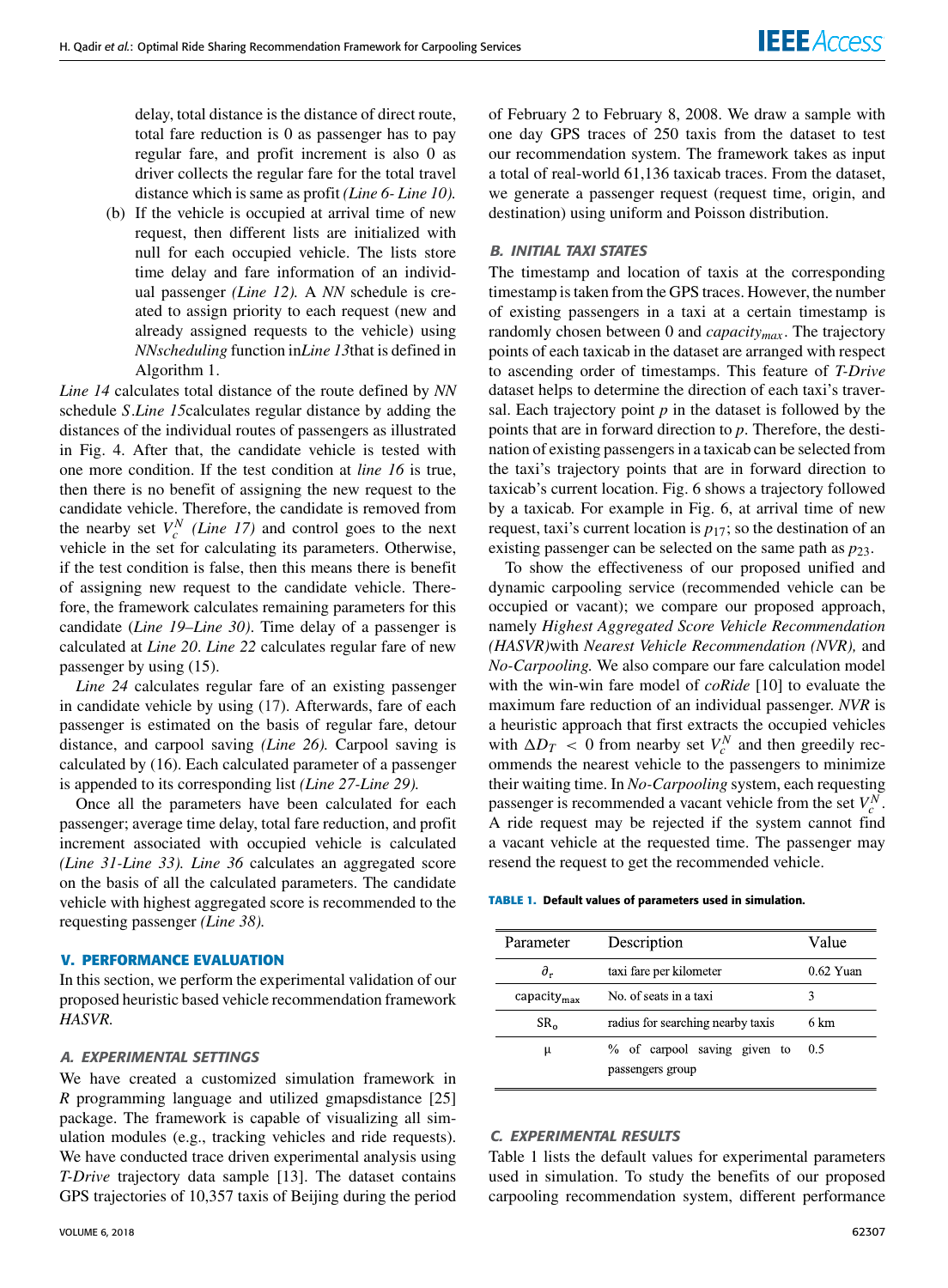

**FIGURE 6.** Trajectory followed by taxicab. Here p represents each trajectory point along with associated timestamp.

metrics are analyzed. A total of 23 simulations is considered in our study to evaluate different parameters. In our analysis, we have used two distinct perspectives to analyze the overall system performance, namely (a) driver's perspective and (b) passenger's perspective.

# **Driver's perspective:**

 *Percentage of reduced total mileage:* It evaluates the effectiveness of our system by measuring how much total miles can be reduced by the taxis recommended by our unified carpooling system. It can be represented as follows.

% of reduced total mileage =  $(M_v - M)/M_v$ . (22)

Where  $M<sub>v</sub>$  is the total mileage used to deliver all passengers separately using vacant taxicab services and *M* is the total mileage used to deliver all passengers using the taxis recommended by our proposed system (either vacant or occupied taxis).

 *Percentage of increased profit:* It evaluates that how much total extra profit can be earned by the taxis recommended by our system as compared to expected profit for the total distance travelled by all the recommended taxis. It can be computed as:

% of increased profit

$$
= \frac{\text{collectedprofit} - \text{Profit}_{\text{exp}}}{\text{Profit}_{\text{exp}}}.
$$
 (23)

Where *collected profit* is the total profit collected by drivers of all the recommended taxis.

- **Passenger's perspective:**
- *Percentage of satisfied ride requests:* It is defined as percentage of ride requests that get recommendation of taxis as compared to the total number of requests. A passenger request may be rejected at the requested time if each candidate in the nearby vehicle set  $V_c^N$  does



**FIGURE 7.** Percentage of satisfied ride.

not satisfy distance constraint (8). The passenger may resend the request to get recommendation of an optimal vehicle.

- *Percentage of reduced total fares:* It measures how much total fares can be reduced by the taxis recommended by our system as compared to vacant taxicab fares.
- *Average detour ratio (%):* It measures the percentage of detour distance to an individual passenger as compared to direct distance in a taxicab recommended by our system. Detour distance can be computed by (20).

# 1) PERCENTAGE OF SATISFIED RIDE REQUESTS

Fig. 7 shows the effect of searching radius on the percentage of satisfied requests. With the increase of radius from 1.5 to 6 km, the performance of both recommendation strategies increases. This is because the larger radius has more nearby taxis to satisfy ride requests. *No-Carpooling* scheme simply rejects the request if there is no vacant taxi available at requested time whereas our proposed scheme recommends either a vacant or occupied taxi. Therefore, *HASVR* outperforms the *No-Carpooling* scheme by an average of 28%. However, when the radius gets close to 6 km, there is little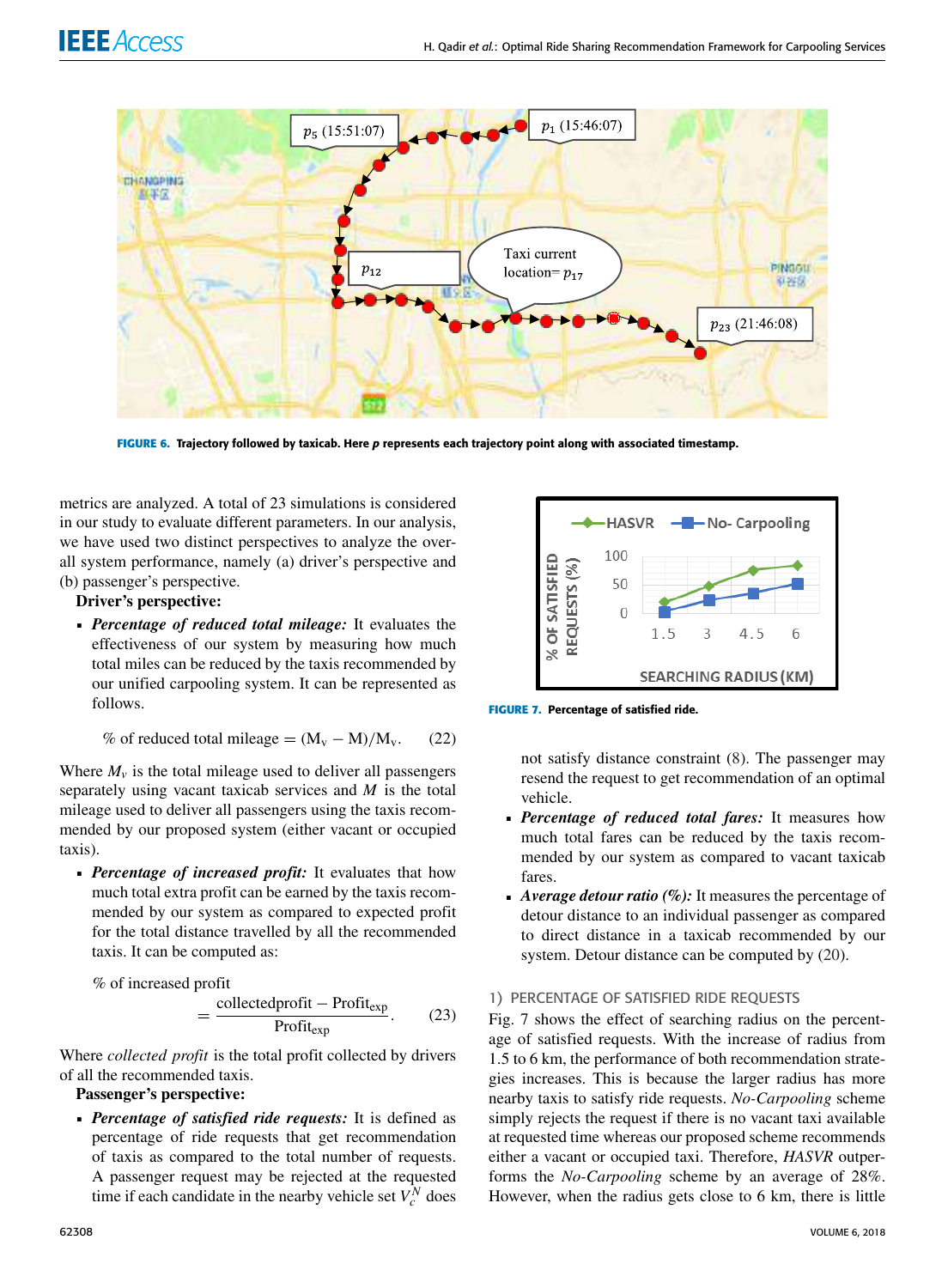



**FIGURE 8.** Percentage of reduced miles. (a) No. of taxis in dataset. (b) Searching radius. (c) Mean of poisson distribution.

increase for *HASVR,* as the radius becomes large enough to have sufficient nearby taxis and increasing the radius further does not improve the performance.

#### 2) PERCENTAGE OF REDUCED TOTAL MILEAGE

Fig. 8 (a) shows the impact of number of taxis in the dataset on the percentage of reduced miles by keeping the searching radius constant. With the increase of taxis from 50 to 250 the performance of HASVR increases since increasing the number of taxis in the dataset increases the probability of finding an optimal taxi in terms of reduced mileage. However, *NVR* shows a fluctuation in performance. This behavior is due to the fact that increasing the taxis in the dataset finds the closer taxi to the request origin but that taxi may or may not be optimal in terms of reduced mileage.

HASVR outperforms *NVR* by 9 % on average and in comparison to *No-Carpooling*, it performs better by 27 % on average. The difference in performance of *HASVR* and NVR is due to the fact that requesting passenger's origin and destination may not match to the destinations of existing passengers in the nearest cab, since *NVR* only considers waiting time of passengers while recommending cabs.

Fig. 8 (b) shows the impact of searching radius on the percentage of reduced miles by keeping the number of taxis constant. The performance of *NVR* stays constant as it always recommends the nearest taxi from the nearby taxi set. At first, the performance *of HASVR* and *NVR* stays the same, then *HASVR* starts to perform better than *NVR* as the radius increases from 3 km. *HASVR* outperforms *NVR* by 5 % and as compared to *No-Carpooling*, its performance is better by an average of 27 %. Therefore, we conclude that increasing the number of taxis or increasing the searching radius, increases the number of taxis in the nearby set, thereby increasing the probability of finding the most appropriate taxi.

Fig. 8 (c) shows the impact of hours of the day on the percentage of reduced miles. For instance,  $\lambda = 9$  represents the arrival time of requests around 9 am. During rush hours of the day e.g., 9 and 15, the percentage of reduced mileage is higher as compared to non-rush hours e.g., 3 and 21 for *HASVR.*This difference is due to the fact that during rush hours, vacant taxicabs become deficient and hence more occupied taxis are

recommended to passengers leading to higher reduction of total mileage. As compared to *No-Carpooling, HASVR* outperforms during rush hours by an average of 17% and during non-rush hours it surpasses by 12% on average. However, *NVR* does not differentiate between rush and non-rush hours as it applies heuristics of nearest taxi for recommendation.

#### 3) PERCENTAGE OF REDUCED FARES

Fig. 9 (a) illustrates the effect of different values of sharing percentage  $\mu$  on the percentage of total fare reduction. When  $\mu$  increases from 0.1 to 0.9, more share of total carpool saving is given to passengers group. Therefore, both *HASVR* and *NVR* show an increasing trend. However, the %-age of total fare reduction for *NVR* is less as compared to *HASVR* since NVR does not consider fare reduction of passengers while recommending a taxicab.

We evaluate the performance of *HASVR* in terms of maximum fare saving for an individual passenger as compared to win-win fare model of *coRide*[10] in Fig. 9 (b). Both schemes provide 0 % fare saving when number of passenger is 1 (when passenger travels alone). The performance of both schemes increases as we increase the number of passengers sharing the ride. In *coRide*, with more number of passengers, greater distance can be shared with other passengers, therefore, leading to larger carpool benefit for individual fare reduction. Since our scheme *HASVR* reduces each passenger's fare on the basis of detour distance, with greater number of passengers in carpool, a passenger has to tolerate more detour distance, leading to greater fare saving. As compared to our price model, win-win fare model [10] reduces fare of passengers on the basis of their regular fares. Our scheme outperforms than *coRide* by an average of 7% in a scenario when one of the passenger in carpool has to tolerate highest detour distance whereas the other passengers have comparatively very less detour. In *coRide,* each passenger will get some portion of the carpool saving whereas *HASVR* provides maximum share to the passenger with highest detour.

Fig. 10(a) illustrates monetary incentives in HASVR for the scenario of same origin and same destinations of all passengers whereas Fig. 10(b) illustrates the scenario of different origin and different destinations. For percentage of profit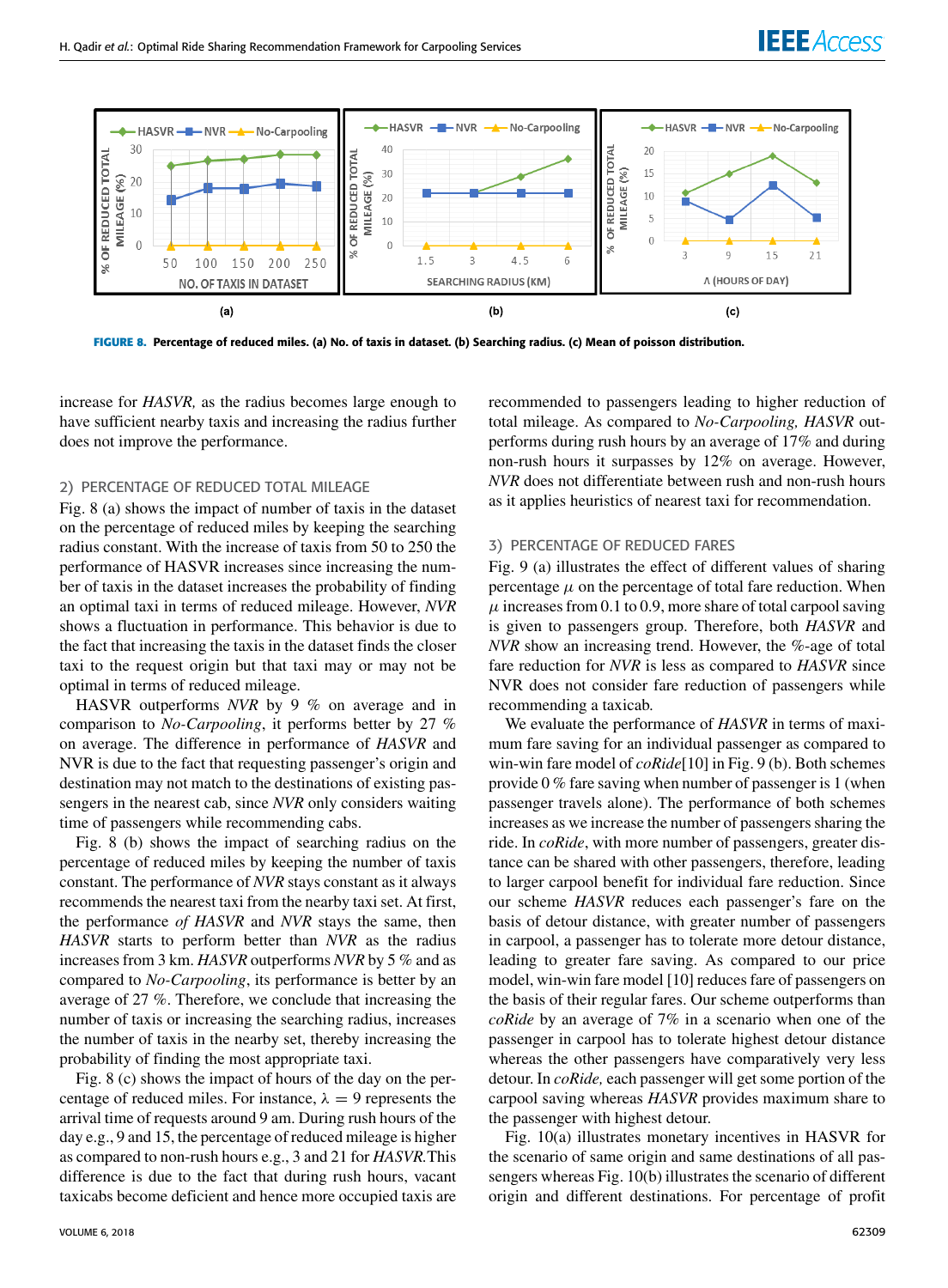





**FIGURE 10.** Monetary incentives in HASVR. (a) Same origin and same destinations. (b) Different origin and different destinations.

increase, the scenario of same origin and same destinations outperforms the scenario of different origin and different destinations by an average of 11% (in case of no detouring, carpooling gives max profit). For percentage of total fare reduction, the scenario of same origin and same destinations outperforms the scenario of different origin and different destinations by an average of 2%. In the scenario of same origin and same destinations, there will be maximum reduced total distance due to carpooling as per (8). This implies that the new request matches to the destinations of existing passengers in  $v \in V_c^N$  and assigning the request to *v* will provide maximum benefit to both drivers and passengers (new and existing).



of vehicles in dataset. The performance of HASVR almost remains constant even if we increase the number of requests. On the other hand, the performance of NVR increases with the increase of number of requests. In worst scenario, the origins and destinations of new passengers will not match to the destinations of existing passengers that may result in lesser fare reduction passengers. However, HASVR outperforms NVR by an average of 8%. From the plot of HASVR, it is shown that HASVR is able to serve large number of requests without affecting the performance in terms of percentage of total fare reduction. Hence, our proposed scheme is scalable enough to serve large number of requests.



**FIGURE 12.** Average detour ratio (%).

#### **FIGURE 11.** Scalability (% of reduced total fares).

Fig. 11 shows the impact of number of satisfied requests on the percentage of total fare reduction by fixing the number

# 4) AVERAGE DETOUR RATIO (%)

Fig. 12 plots the effect of number of passengers in a taxi on the detour ratio of an individual passenger. With increase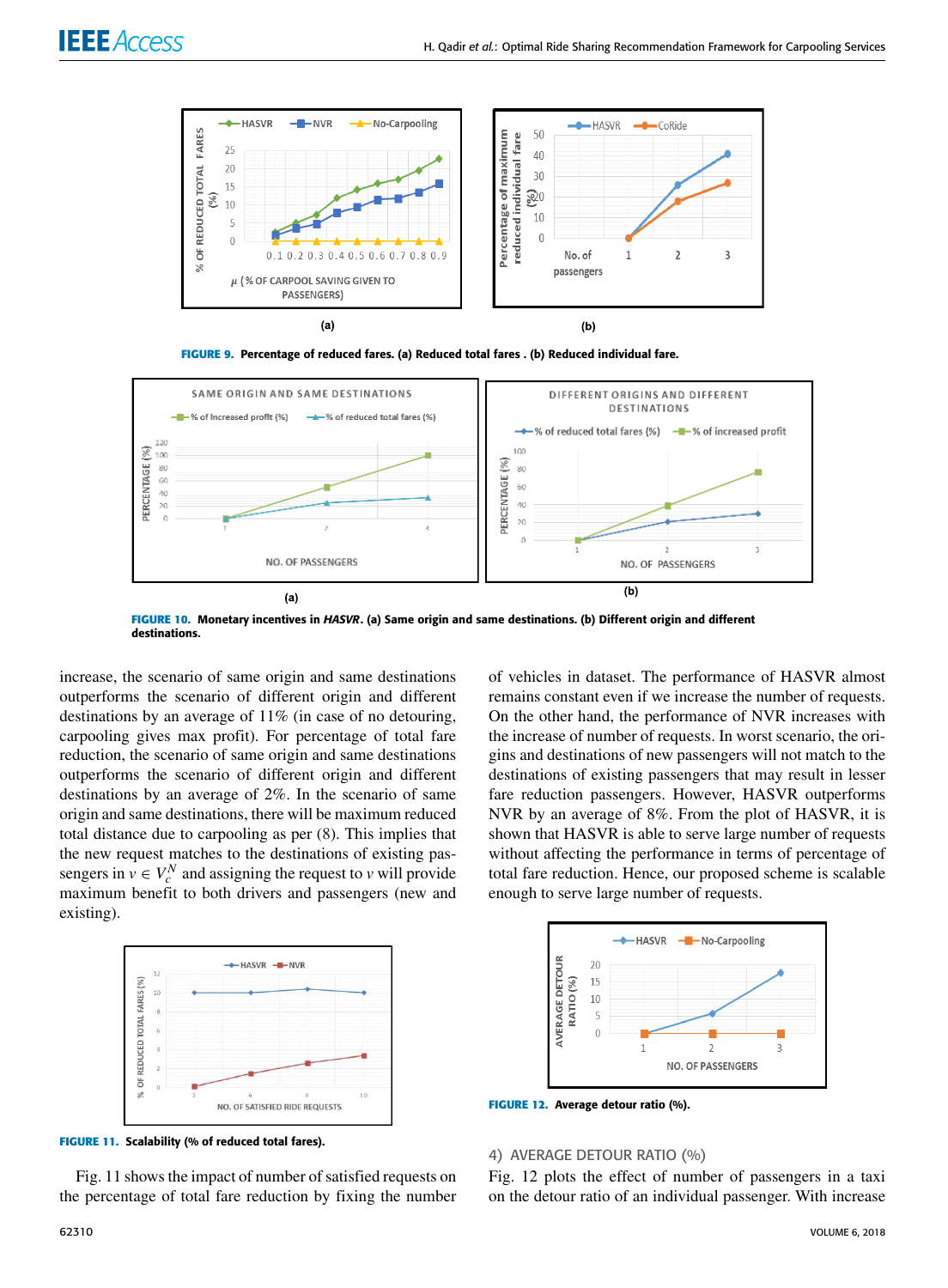in number of passengers, a high distance is added to an individual delivery since after adding more passengers in carpool, most of the passengers will have to travel a longer route as compared to *No-Carpooling.*Although the percentage of individual detour ratio increases, the fare of individual passenger is reduced by our fare rewarding price mechanism as more passengers will share the common route leading to increased carpool saving. As a result, fare saving increases for an individual passenger.



**FIGURE 13.** Percentage of increased profit.

#### 5) PERCENTAGE OF INCREASED PROFIT (%)

Fig. 13 shows the percentage of increased profit of all schemes as  $\mu$  increases from 0.1 to 0.9. When  $\mu$  increases, less share  $(1 - \mu)$  of total carpool saving is given to drivers group. Therefore, both *HASVR* and *NVR* show a declining trend. Since *NVR* does not consider profit increment of drivers while recommending a taxicab, it falls behind *HASVR.*

We evaluate the performance of HASVR in terms of driver's increased income as compared to win-win fare model of coRide [10] in Fig. 14. The performance of HASVR increases by increasing number of vehicles in dataset. With the increase of vehicles from 50 to 150, the performance of HASVR stays same and then increases when number of vehicles in dataset is increased to 200. Then again, the performance remains same when number of vehicles in dataset is increased to 300. This shows increasing number of vehicles may or may not increase the probability of finding an optimal vehicle in terms of increased profit. If we use fare equation of CoRide, then driver will have to bear the loss as indicated in the graph. As compared to our price model, win-win fare model [10] reduces fare of passengers on the basis of their regular fares. If a passenger has greater distance between origin and destination in comparison to detour distance, then there will be more fare reduction as compared to our fare equation. According to our price model, a passenger also has to pay pick-up charge. This indicates that using our fare equation results in less fare reduction. Due to greater reduction in fares and absence of pick-up charge in fares, fare equation of CoRide will result in loss to drivers. On the other hand, our proposed fare equation reduces fares on the basis of detour distance and also adds pick-up charge in fare, so it ensures that the driver never gets loss and earns increased profit in the vehicle recommended by HASVR.



**FIGURE 14.** Percentage of increased profit.

Fig. 15 gives the impact of increase in total distance reduced due to carpooling on the monetary incentives of both passengers and drivers. The increase in  $\Delta D_T$  is due to the reduction in distance of nearest neighbor route *DNN* . This indicates that the new request matches to the destinations of existing passengers in taxi recommended by our system. This will lead to increased total carpool saving. As a result, the drivers' income (as compared to vacant taxicab service) increases and fare saving for passengers also increases.

To summarize the results, it is evident that our heuristic based dynamic vehicle recommendation strategy *HASVR* has on overall better performance, as the proposed framework considers the multiple objectives of drivers and passengers while recommending a vehicle to a passenger.

#### D. TIME COMPLEXITY

In this subsection, we present a time complexity analysis of the optimal ride sharing recommendation framework. We compute the time complexity of the NN scheduling algorithm and vehicle recommendation algorithm presented as Algorithm 1 and Algorithm 2 in this paper.

The NN scheduling algorithm utilizes a loop from Line 4 until Line 27. The loop is dependent on the length of the list to store unvisited locations. In worst case scenario, all the *u* locations appears in the list and the loop has to operate for all the locations. In the Line 17 to Line 20, there is another loop that calculates the distance from a certain location to all the other unvisited locations. Therefore, in the worst case scenario, the overall computation is  $u^2$ .

In the vehicle recommendation algorithm, for each vehicle NN scheduling is performed if they are not vacant. In worst case scenario, all the vehicles are occupied. Therefore, the time complexity will be  $vu^2$  for all the  $v$  vehicles for one request. For  $r$  number of requests, the total time complexity of the optimal ride sharing algorithm is rvu  $2$ .

#### **VI. CONCLUSIONS AND FUTURE WORK**

In this work, we have analyzed, designed, and evaluated a unified and dynamic carpooling recommendation system *HASVR* on the basis of large-scale historical GPS traces. The objectives of existing passengers in vehicle is also an important issue that needs to be addressed by the carpooling systems while recommending vehicles to requesting passengers.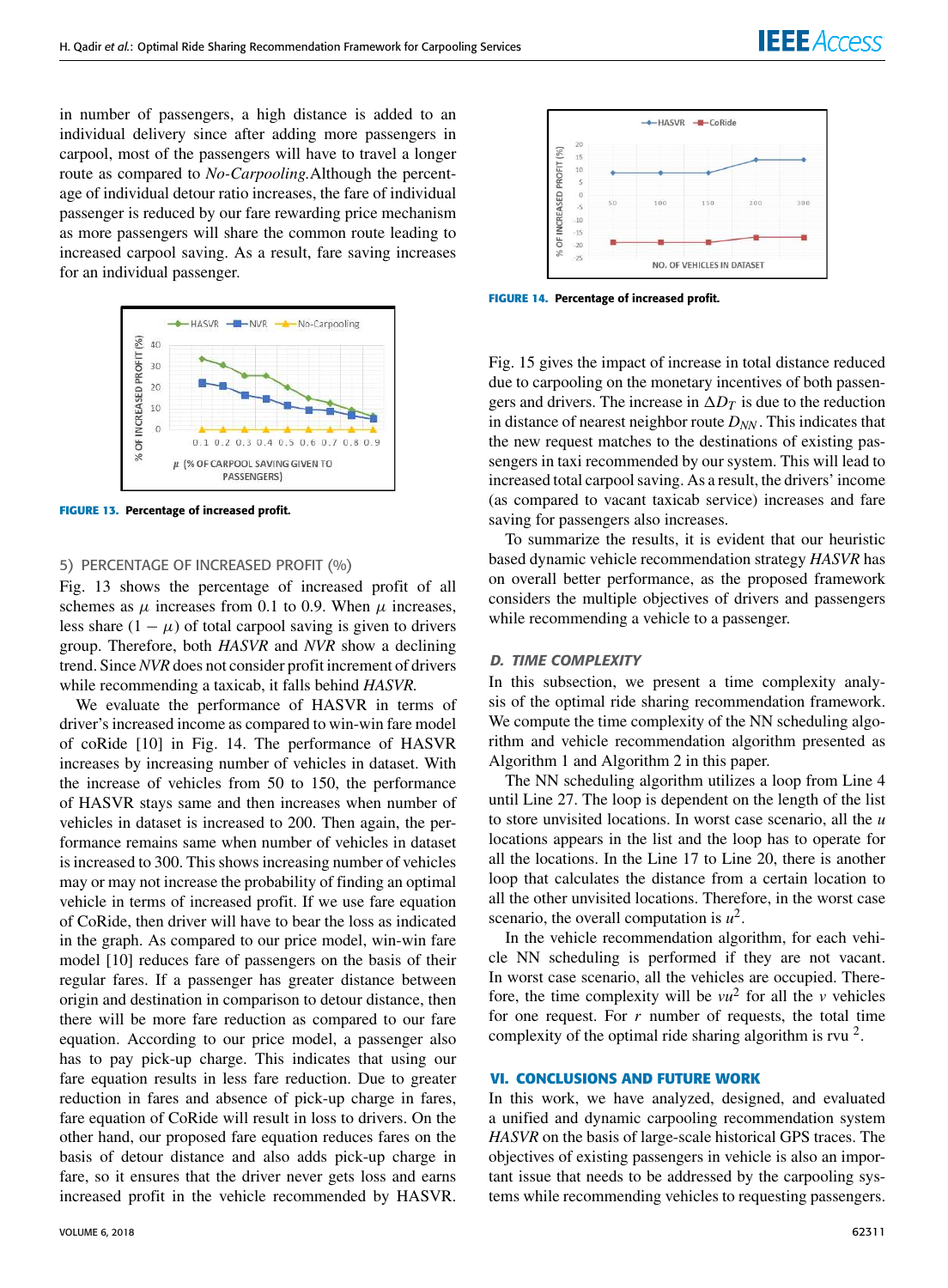*HASVR* considers the objectives of drivers, requesting passengers as well as existing passengers during vehicle recommendation. Achieving a trade-off between objectives of all the parties participating in carpooling is a major challenge that has been addressed in our work. Our main contribution is the mathematical model that is not dependent on any particular simulation framework. From the simulation study, it is evident that our proposed recommendation system has the potential in enhancing the system performance as compared to vacant taxicab services. We verify *HASVR* with a realworld dataset containing 61,136 taxicab traces.

In future, we plan to refine our dynamic carpooling model by introducing gender and passenger's detour distance constraints. In this study, we assign priority to each ride request on the basis of spatial closeness to the current location of vehicle. However, a requesting passenger might be in hurry and direct ride towards destination is not available. Moreover, we aim to provide solution to this issue by proposing an optimization scheduling technique. In such situations, a passenger may prefer to switch rides to reach as much closer to destination as possible.

#### **REFERENCES**

- [1] Energy, Oil. *Consumption: Countries Compared*. Accessed: May 12, 2017. [Online]. Available: http://www.nationmaster.com/countryinfo/stats/Energy/Oil/Consumption
- [2] NYC Taxi and Limousine Commission. *Taxi of Tomorrow Survey Results*. Accessed: Oct. 13, 2018. [Online]. Available: http://www.nyc.gov/ html/tlc/downloads/pdf/tot\_survey\_results\_02\_10\_11.pdf
- [3] S. Ma, Y. Zheng, and O. Wolfson, "T-share: A large-scale dynamic taxi ridesharing service,'' in *Proc. IEEE 29th Int. Conf. Data Eng.*, Apr. 2013, pp. 410–421.
- [4] *uberPOOL Together*. Accessed: Oct. 11, 2018. [Online]. Available: https://www.uber.com/en-PK/ride/uberpool/
- [5] *Careem Sawa*. Accessed: Oct. 23, 2018. [Online]. Available: https://blog. careem.com/en/careem-sawa/
- [6] *Car-Pooling Declines as Driving Becomes Cheaper*. Accessed: Nov. 21, 2017. [Online]. Available: http://www.nytimes.com/interactive/ 2011/01/29/us/20110129-nat-CARPOOL.html
- [7] M. Furuhata, M. Dessouky, F. Ordóñez, M.-E. Brunet, X. Wang, and S. Koenig, ''Ridesharing: The state-of-the-art and future directions,'' *Transp. Res. B, Methodol.*, vol. 57, pp. 28–46, Nov. 2013.
- [8] D. Zhang, T. He, Y. Liu, S. Lin, and J. A. Stankovic, "A carpooling recommendation system for taxicab services,'' *IEEE Trans. Emerg. Topics Comput.*, vol. 2, no. 3, pp. 254–266, Sep. 2014.
- [9] S. Ma, Y. Zheng, and O. Wolfson, ''Real-time city-scale taxi ridesharing,'' *IEEE Trans. Knowl. Data Eng.*, vol. 27, no. 7, pp. 1782–1795, Jul. 2015.
- [10] D. Zhang et al., "Carpooling service for large-scale taxicab networks," *ACM Trans. Sensor Netw.*, vol. 12, no. 3, p. 18, 2016.
- [11] M. Zhu, X.-Y. Liu, M. Qiu, R. Shen, W. Shu, and M.-Y. Wu, ''Transfer problem in a cloud-based public vehicle system with sustainable discomfort,'' *Mobile Netw. Appl.*, vol. 21, no. 5, pp. 890–900, 2016.
- [12] M. M. Solomon, ''Algorithms for the vehicle routing and scheduling problems with time window constraints,'' *Oper. Res.*, vol. 35, no. 2, pp. 254–265, 1987.
- [13] Y. Zheng. (2011). *T-Drive Trajectory Data Sample*. Accessed: Sep. 13, 2017. [Online]. Available: www.microsoft.com/en-us/research/ publication/t-drive-trajectory-data-sample/
- [14] J. Yuan et al., "T-Drive: Driving directions based on taxi trajectories," in *Proc. 18th Int. Conf. Adv. Geogr. Inf. Syst. (GIS)*, 2010, pp. 99–108.
- [15] D. Zhang, T. He, S. Lin, S. Munir, and J. A. Stankovic, "Online cruising mile reduction in large-scale taxicab networks,'' *IEEE Trans. Parallel Distrib. Syst.*, vol. 26, no. 11, pp. 3122–3135, Nov. 2015.
- [16] D. Zhang, T. He, Y. Liu, and J. A. Stankovic, "CallCab: A unified recommendation system for carpooling and regular taxicab services,'' in *Proc. IEEE Int. Conf. Big Data*, Oct. 2013, pp. 439–447.
- [17] P. M. Orey, R. Fernandes, and M. Ferreira, "Empirical evaluation of a dynamic and distributed taxi-sharing system,'' in *Proc. 15th Int. IEEE Conf. Intell. Transp. Syst.*, Anchorage, AK, USA, Sep. 2012, pp. 121–134.
- [18] D. S. Setzke, C. Pflügler, M. Schreieck, S. Fröhlich, M. Wiesche, and H. Krcmar, ''Matching drivers and transportation requests in crowdsourced delivery systems,'' in *Proc. 23rd Amer. Conf. Inf. Syst.*, Boston, MA, USA, 2017, pp. 1–10.
- [19] B. Cao, L. Alarabi, M. F. Mokbel, A. Basalamah, S. Engineering, and S. Arabia, ''SHAREK: A scalable dynamic ride sharing system,'' in *Proc. 16th IEEE Int. Conf. Mobile Data Manage.*, Pittsburgh, PA, USA, Jun. 2015, pp. 234–240.
- [20] N. Agatz, A. L. Erera, M. W. P. Savelsbergh, and X. Wang, ''Dynamic ridesharing: A simulation study in metro Atlanta,'' *Transp. Res. B, Methodol.*, vol. 45, no. 9, pp. 1450–1464, 2011.
- [21] X. S. Wang, ''Large scale real-time ridesharing with service guarantee,'' *Proc. VLDB Endowment*, vol. 7, no. 14, pp. 2017–2028, 2017.
- [22] M. Asghari, D. Deng, C. Shahabi, U. Demiryurek, and Y. Li, ''Price-aware real-time ride-sharing at scale—An auction-based approach categories and subject descriptors," in *Proc. 24th ACM SIGSPATIAL Int. Conf. Adv. Geogr. Inf. Syst.*, Burlingame, CA, USA, Nov. 2016, Art. no. 3.
- [23] *Developer's Guide*|*Google Maps Distance Matrix API*|*Google Developers*. Accessed: Aug. 7, 2017. [Online]. Available: https://developers. google.com/maps/documentation/distance-matrix/intro
- [24] K. L. Hoffman, M. Padberg, and G. Rinaldi, "Traveling salesman problem,'' in *Encyclopedia of Operations Research and Management Science*. New York, NY, USA: Springer, Springer, 2013, pp. 1573–1578.
- [25] T. Package, T. Distance, A. Rodrigo, A. Melo, and D. Zarruk. (2016). *Package Gmapsdistance*. [Online]. Available: https://cran.r-project.org/ package=gmapsdistance



HAJRA QADIR received the bachelor's degree in computer engineering and the master's degree in computer sciences from the COMSATS Institute of Information Technology at Abbottabad Campus, Islamabad, Pakistan. She is currently a Lecturer with the COMSATS Institute of Information Technology. Her research areas include recommender systems, data mining, and natural language processing.



OSMAN KHALID received the Ph.D. degree from North Dakota State University, USA, and the master's degree from the Center for Advanced Studies in Engineering. He is currently an Assistant Professor with the COMSATS Institute of Information Technology. His research areas include recommender systems, network routing protocols, Internet of Things, and fog computing.



MUHAMMAD U. S. KHAN (M'13) received the Ph.D. degree in electrical and computer engineering from North Dakota State University, USA, in 2015, and the master's degree in information security from the National University of Science and Technology, Pakistan, in 2008. He is currently an Assistant Professor with the COMSATS Institute of Information Technology at Abbottabad Campus, Pakistan. His research interests include text analysis, data mining, social network analysis,

recommendation systems, computer security, IoT, and big data.